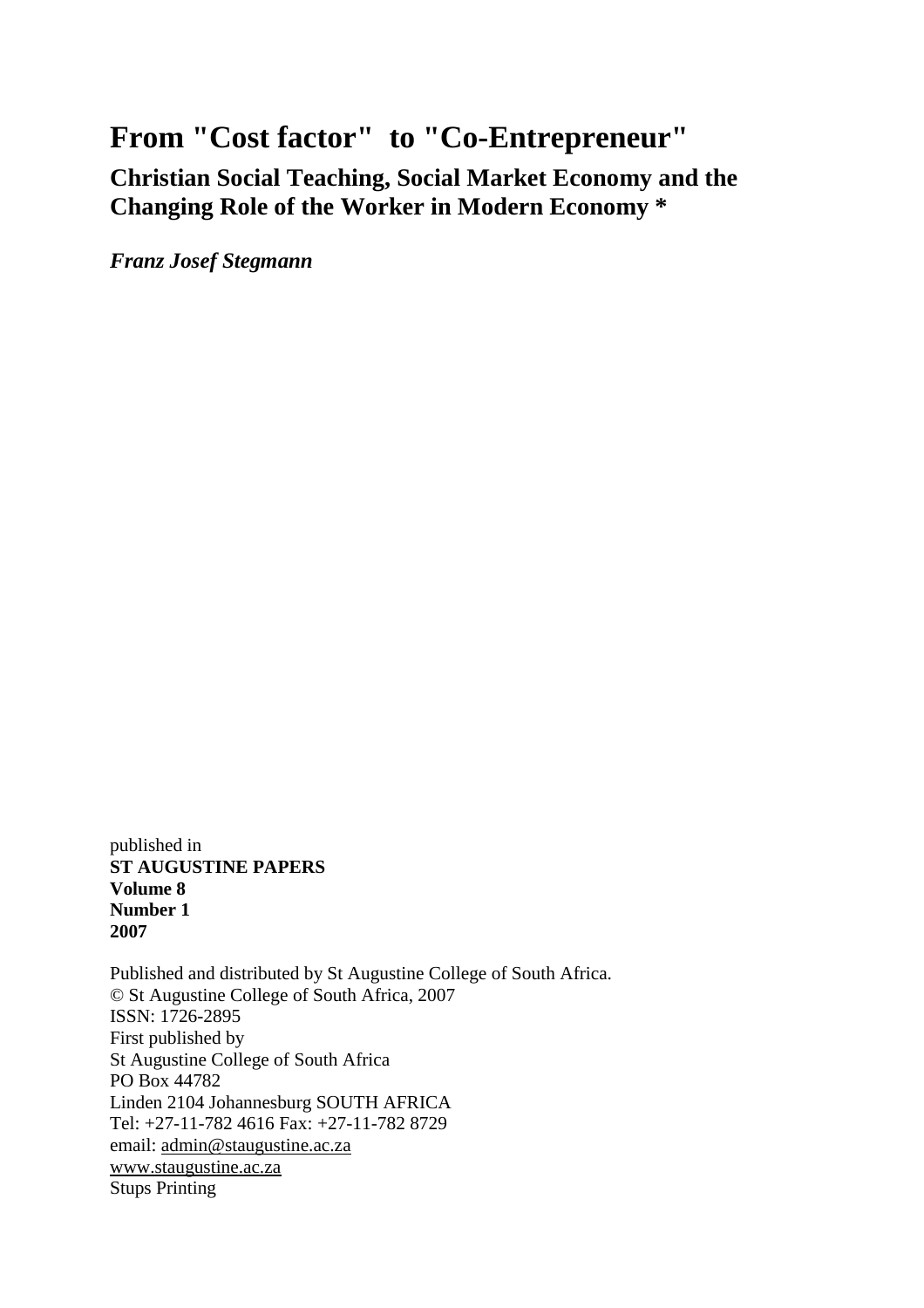# **Contents**

| Pure Market Economy or Capitalism: Labour – a "Commodity" Worker – just a "Cost Factor"  |
|------------------------------------------------------------------------------------------|
|                                                                                          |
|                                                                                          |
|                                                                                          |
| Economic Co-Determination: Workers as "Co-Entrepreneurs" in Social Market Economy 10     |
| Social Teaching of the Catholic Church and Co-Determination or "Active Participation" of |
|                                                                                          |
|                                                                                          |
| Appendix: Co-Ownership of the Employees of the Means of Production – "Investment Wage"   |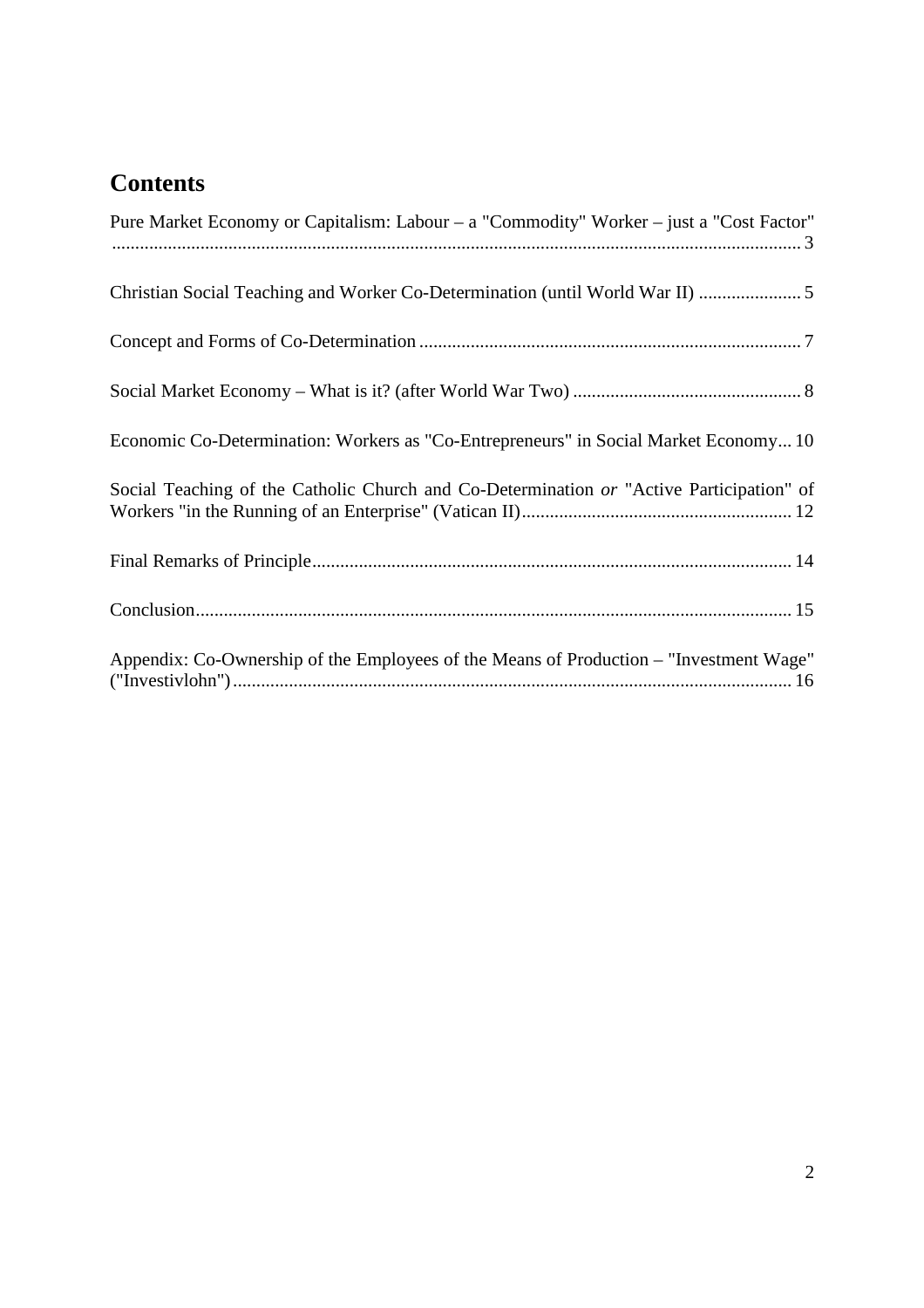<span id="page-2-0"></span>In 1868, Friedrich Engels (1820-1895), the close friend of Karl Marx (1818-1883), described the relationship employer – employee as follows: "The capitalist employs his worker. In a certain time the worker has delivered as much work as corresponds to his weekly wage. Assuming that the weekly wage corresponds to three working days, the worker, who started on Monday, has replaced the entire value of the paid wage on Wednesday evening... The capitalist, however, has bought his weekly work, therefore the employee has to work also the three last weekdays".<sup>[1](#page-2-1)</sup> Work, labour is only a commodity; the worker is just a cost factor that should be kept as small as possible!

Little less than 100 years after Friedrich Engels, in 1965, the Second Vatican Council of the Catholic Church declared in the Pastoral Constitution *Gaudium et Spes – Church in the Modern World:* "In economic enterprises it is persons who work together, that is free and independent human beings created in the image of God. Therefore the active participation of everyone in the running of an enterprise should be promoted. This participation should take into account each person's function, whether it be one of ownership, management, or labour" and "the necessary unity of operations" (Art. 68). In other words, all those involved in the enterprise, owners, management and workers, are persons, free, independent, self responsible humans; the enterprise is a 'community' of producing human beings, not only a technical-economic production machine.

In seven steps the following explanation traces the changing role of the worker from a mere *cost factor* in the pure capitalistic economic system to a *co-entrepreneur* in modern economy. The two quotations above briefly describe the change; the two keywords "Cost Factor" and "Co-Entrepreneur" mark its benchmark figures. The explanation deliberately focuses on the development in Germany, which may be helpful beyond its borders, and turns the attention to the contributions, which Christian Social Teaching and the Catholic Social Movement made to this development.

### **Pure Market Economy or Capitalism: Labour – a "Commodity" Worker – just a "Cost Factor"**

Let Friedrich Engels get a chance to speak once more: Despite the fact that the weekly wage of a worker corresponds only to three working days, the worker is not allowed to stop working on Wednesday evening. "The capitalist has bought his weekly work and the employee has still to work the three last weekdays too" – for nothing, in favour of the capitalist. So Engels summarizes vividly the Marxist wage theory, which describes the relation employer-employee in the early time and peak of capitalism. In his main work "Das Kapital" ("The Capital") Karl Marx did not invent the descriptions of the terrible conditions of the workers in the  $19<sup>th</sup>$  century England; they are based on official reports of Royal Investigation Commissions. The owner of the means of production buys the work of the paid worker as a commodity and pays just as much wage as the worker needs to maintain his capacity for work and to keep his species alive. The wage consists – according to Marx – in the costs for the "reproduction" of the commodity

<span id="page-2-1"></span><sup>&</sup>lt;sup>1</sup> Friedrich Engels (1868), Das Kapital von Marx, in: Herbert Pönicke (without year), Die sozialen Theorien im 19. Jahrhundert in Deutschland, Paderborn, 33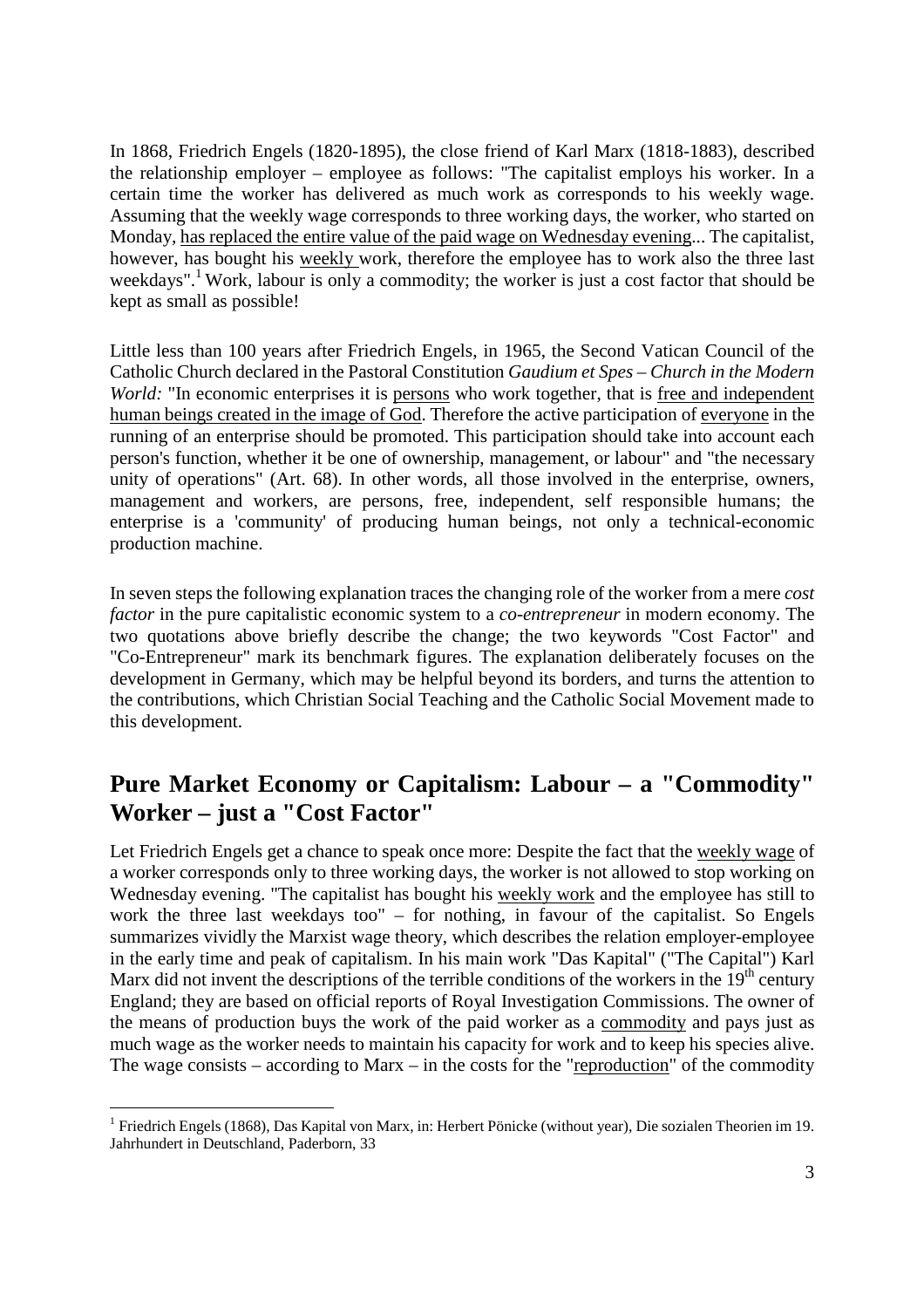"human capacity for work", in the costs for raising and maintaining the workers who are needed by the economy at any one time: work, labour- a commodity, worker -just a cost factor, nothing else.

Marx described the situation of the workers in England. At the same time a Catholic Bishop in Germany, Wilhelm Emmanuel von Ketteler (1811-1877), drew a similar conclusion. Ketteler, Bishop of Mainz, was the pioneer of Germany's Social Catholicism and its most influential figure in the  $19<sup>th</sup>$  century. In 1864 he published his book "Die Arbeiterfrage und das Christentum" ("The Worker Question and Christianity"), which attained many editions. Ketteler's analysis reached the following conclusion: The physical existence of the worker depends on his wage; "*in our time* this wage is determined by the subsistence level, by what is vitally necessary in the strictest sense"; for the "wage is a *commodity:* every day its price is determined by supply and demand; the line which it is varying around is the minimal living income; whenever the demand (for labour, for workers) is greater than the supply, the wage rises over this axis; whenever the supply (of labour, of workers) is greater than the demand, the wagedrops under this line"<sup>2</sup>. This fact went down in history as the so-called "Iron Wage Law".

The rational economic principle, which is essential for modern economy, forms the background of this fact. This principle demands, "to expend as *little means as possible* for a wanted result or to get out as *much as possible* of available means<sup>1[3](#page-3-1)</sup>: minimum possible input – maximum possible output. Due to the 'shortage of available means' and the great demand, this principle is basically right and made important contributions to the enormous increase in performance of modern economy. **But the mechanical and reckless application of the rational principle to the labour market and the working people also made labour a mere commodity and the worker only a cost factor.** The efforts of completely utilizing the workers' capacity for work caused inhumane working conditions. Because the work capacity was the only 'commodity' of the worker, he was forced to sell it at any cost. Being without material resources, admittedly the worker was always the weaker one in the competition struggle.

The difference between Bishop Ketteler and Karl Marx consists only in three words. Ketteler limited the so-called "Iron Wage Law" to his time *("in our time").* Marx, in contrast, declared it as an unchanging and unchangeable law and understood it as a prognosis of the future, which will proceed according to natural law necessity. History, however, did not confirm his prediction – not least because people such as Ketteler and Marx gave decisive incentives to awaken the conscience and to sharpen responsibility for the workers. But the "Iron Wage Law" was in force in Early and High Capitalism; and it will be in force in each economic system, which sees labour as a mere commodity and treats workers only as a cost factor.

It may surprise us that even Adam Smith (1723-1790), the well-known founder of Classical Economic Liberalism and modern economics, saw this initial disadvantage. In a stirring passage of his main publication *An Inquiry into the Nature and Causes of the Wealth of Nations,* Smith wrote in 1776. With regard to the struggle between 'factory bosses' – he called them

<span id="page-3-0"></span><sup>&</sup>lt;sup>2</sup> Wilhelm Emmanuel von Ketteler (1864), Die Arbeiterfrage und das Christentum, in: Texte zur katholischen Soziallehre II (1976), edited by the Bundesverband der Katholischen Arbeitnehmer-Bewegung (KAB) Deutschlands, Kevelaer, 116-217, 125,127

<span id="page-3-1"></span><sup>3</sup> Oswald von Nell-Breuning (1980), Gerechtigkeit und Freiheit. Grundzüge katholischer Soziallehre, Wien, 147-148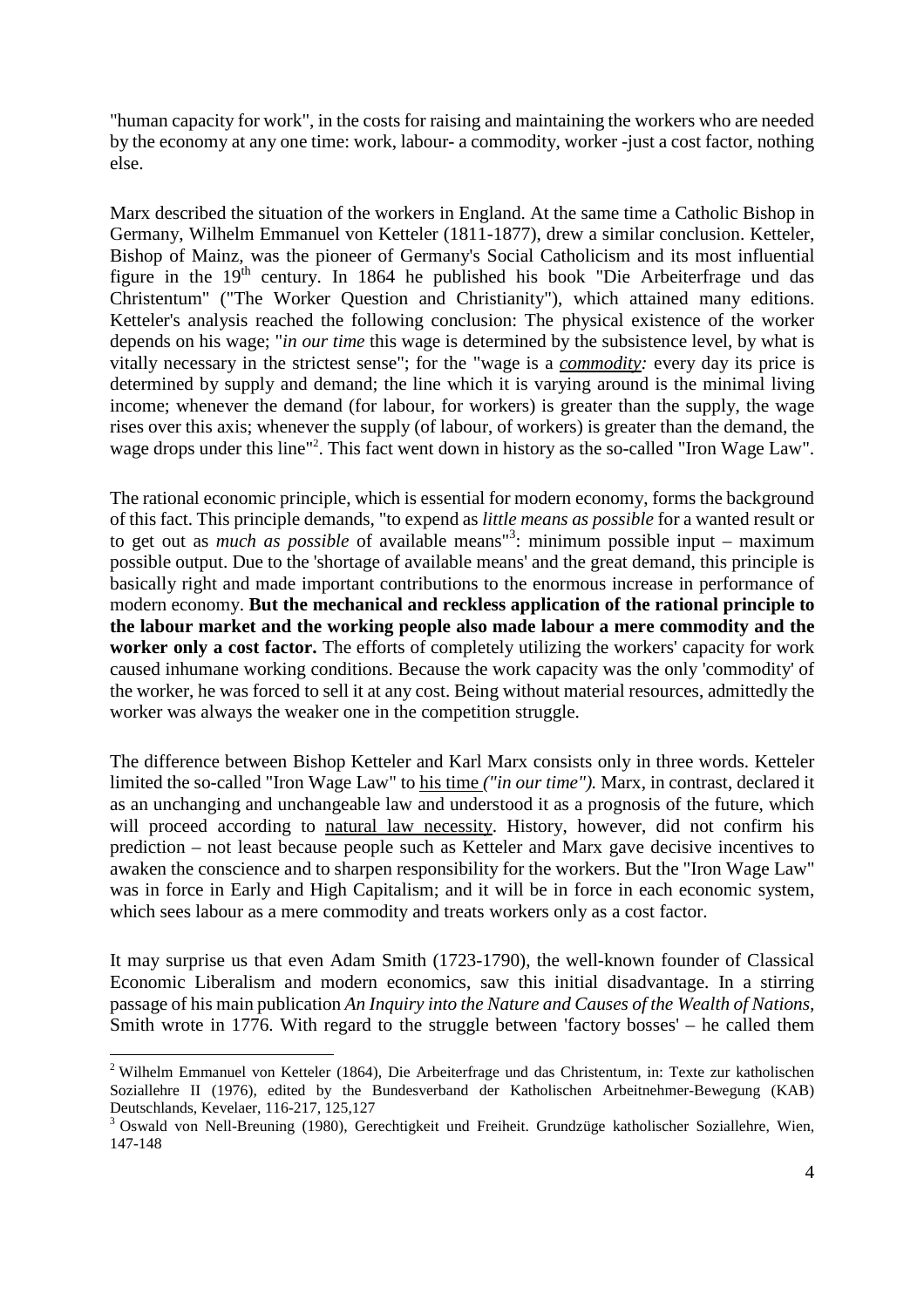<span id="page-4-0"></span>"masters" – and their "workmen", it is clear, who "will have the advantage in the dispute, and force the other into a compliance with their term... In all such disputes the masters can hold out much longer... They could generally live a year or two (or more) years upon the stocks, which they have already acquired. Many workmen, however, could not even subsist a week... without employment"<sup>[4](#page-4-1)</sup>.

### **Christian Social Teaching and Worker Co-Determination (until World War II)**

The described problematic relations between the 'factory bosses' and their 'subjects', between management and labour, and the legal status of the workforce in enterprises are as old as the industrialization itself. They can be traced to the first decades of the  $19<sup>th</sup>$  century. Thirteen years before Karl Marx and Friedrich Engels published their famous Communist Manifesto in 1848, Franz von Baader (1765-1841) dealt with the issue of worker co-determination. Baader was an entrepreneur (manufacturer of glass), university professor and the most important social critic in the early Catholic Social Movement. As early as in 1835 he claimed "the right" of the emerging work force "to elect and send representatives to the bodies of estates"<sup>5</sup>[.](#page-4-2) The "bodies of estates" were a kind of parliament of groups in the then society, which were powerful at that time. There the representatives of the workers should look after their interests. Baader's proposal was not realized, but what was crucial for the history of co-determination was the fact that Baader declared the representation of the employees in the "bodies of estates" to be "the right" of the workers. Baader claimed this right as early as at the very beginning of the industrialization process in Central Europe and – I repeat – years before Marx and Engels published their "Communist Manifesto".

In the middle of the century the just mentioned Bishop Ketteler made every effort to establish so-called "production associations". By "production associations" he understood co-operatives, which would eliminate the separation of capital and labour and stop the 'proletarianization'. Each member of such a production co-operative would be "entrepreneur *as well as* worker". As "worker" he would be paid the ordinary "wage as an employee". As "entrepreneur he would receive his share in the enterprise's profit". At the same time he would be involved in the economic decision-making and "running of the enterprise"<sup>6</sup>[.](#page-4-3) This proposal referred clearly to the workers' participation as "entrepreneurs" in the "running of the enterprise" and therefore also to co-determination. Even if Ketteler did not succeed, he introduced the idea of worker participation into the public discussion – as early as in the middle of the  $19<sup>th</sup>$  century.

These efforts stand for many similar ones. They show that the problem of the tension-laden relationship between management and labour, the right of the employees to a say in the enterprise, and consequently the issue of an enterprise constitution including both sides, capital and labour – that is the issue of co-determination -, are as old as the industrialization process.

<span id="page-4-1"></span><sup>&</sup>lt;sup>4</sup> Adam Smith (1756), An Inquiry into the Nature and Causes of the Wealth of Nations, London; quotes according to Joseph Höffher(1997), Christian Social Teaching, Cologne, 154

<span id="page-4-2"></span><sup>&</sup>lt;sup>5</sup> Franz von Baader (1835), Über das dermalige Missverhältnis der Vermögenslosen oder Proletairs zu den Vermögen besitzenden Klassen der Sozietät in Betreff ihres Auskommens, sowohl in materieller wie in intellektueller Hinsicht, aus dem Standpunkt des Rechts betrachtet, in; Texte zur katholischen Soziallehre II, 43-53,47-49 (see note 2)

<span id="page-4-3"></span><sup>6</sup> Ketteler, Die Arbeiterfrage, 202 (see note 2)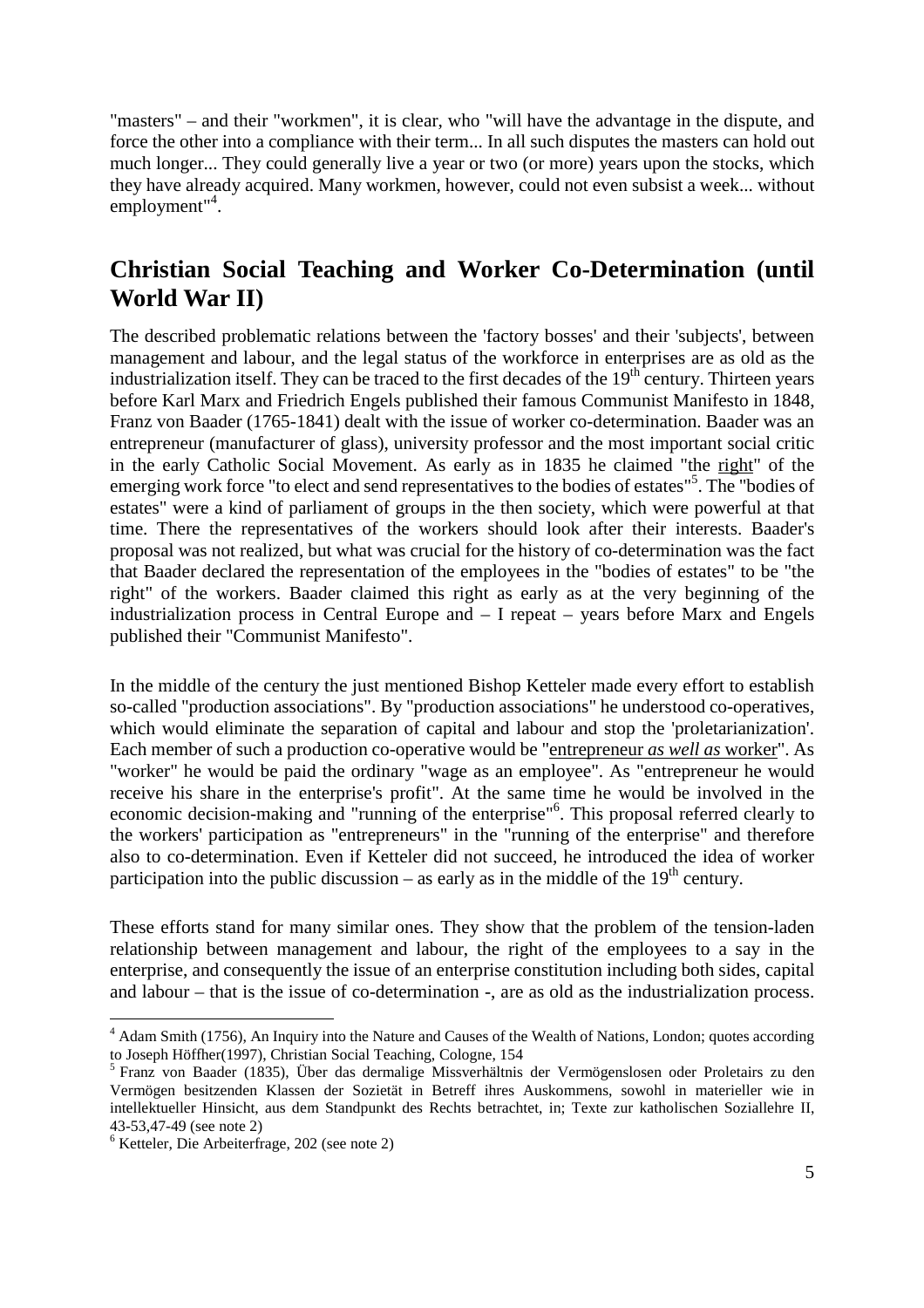The problem however how to organize the co-operation within the production association, remained unsolved. Presumably this was a main reason for the failure of the idea.

The successor to Bishop Ketteler as the leading figure in Social Catholicism was Franz Hitze (1851-1921). Hitze, a Catholic priest and a close supporter of the emerging Christian Trade Unions, acted for many years as the senior spokesman on social affairs for the "Zentrum" ("Centre Party") in the national parliament. Since 1893 Hitze held the first chair of Christian Social Teaching at a German university in Münster. In the eighteen hundred and eighties, Hitze and his friend, the entrepreneur Franz Brandts (1834-1914), established one of the first so-called "Arbeiter-Ausschüsse" ("Worker Committees") in Brandts' textile business. These "Worker Committees" can be called the predecessors of the "Factory Committees". According to the "Law on Regulations Governing Industrial Relations" of 1952, today such a "Factory Committee", called "Betriebsrat", exists in every German company. The "Worker Committee" was involved in discussing personnel and social matters; and "also the employer committed himself to its decisions"<sup>[7](#page-5-0)</sup>. So the "Worker Committee" granted the employees "a share of the rule<sup>"[8](#page-5-1)</sup>, as a contemporary voice said.

During the First World War, the so-called "Hilfsdienstgesetz" ("Law on Help Service") of 1916 enacted the legal introduction of "Worker Committees". The employers had demanded to cancel the free choice of the working place and the right of the free labour contract in order to increase the production capacity for weapons. The introduction of "Worker Committees" by law was the equivalent for the cancellation. So what the Social Catholicism had fought for during a number of decades turned into a reality under the pressure of the war economy.

After the First World War, the development made a crucial step from co-determination concerning social and personnel issues to participation in *economic* decision-making. The constitution of the new German republic laid down the principle that the employees "play an equal part with the employers in the entire economic development" (Art. 165). The "Betriebsrätegesetz" ("Law on Factory Committee") of 1920 made the concrete step from social to economic co-determination. It provided for the full co-determination in personnel and social affairs and an initial participation in economic decision-making: for the first time, the "Factory Committee" had to send two representatives of the workforce, enjoying equal rights, on the supervisory board of directors, the key deciding body of the enterprise. Representatives of the Catholic Social Movement were decisively involved in making the so-called "Co-Determination Article" of the constitution; and the Minister of Labour Heinrich Brauns (1869-1939) formed the "Law on Factory Committee". Brauns was a Catholic priest and a leading member of the Catholic Social Movement. By this law he put into effect an old demand of this movement.

In 1921 Matthias Erzberger (1875-1921) presented a more progressive model of an enterprise constitution. He was a member of the Catholic Social Movement, became Finance Minister after the war and carried out the great finance reform in 1919-1920 within only 9 months, a unique statesmanlike achievement. Erzberger proposed that the workforce of each enterprise with more than 20 employees should found a "Werksgenossenschaft" ("Work's Association").

<span id="page-5-0"></span><sup>7</sup> Arbeilerwohl(1881), Vol.1, 101

<span id="page-5-1"></span><sup>8</sup> Max Seering(1890), Arbeiter-Ausschüsse in der deutschen Industrie. Gutachten, Berichte, Statuten, Leipzig, 2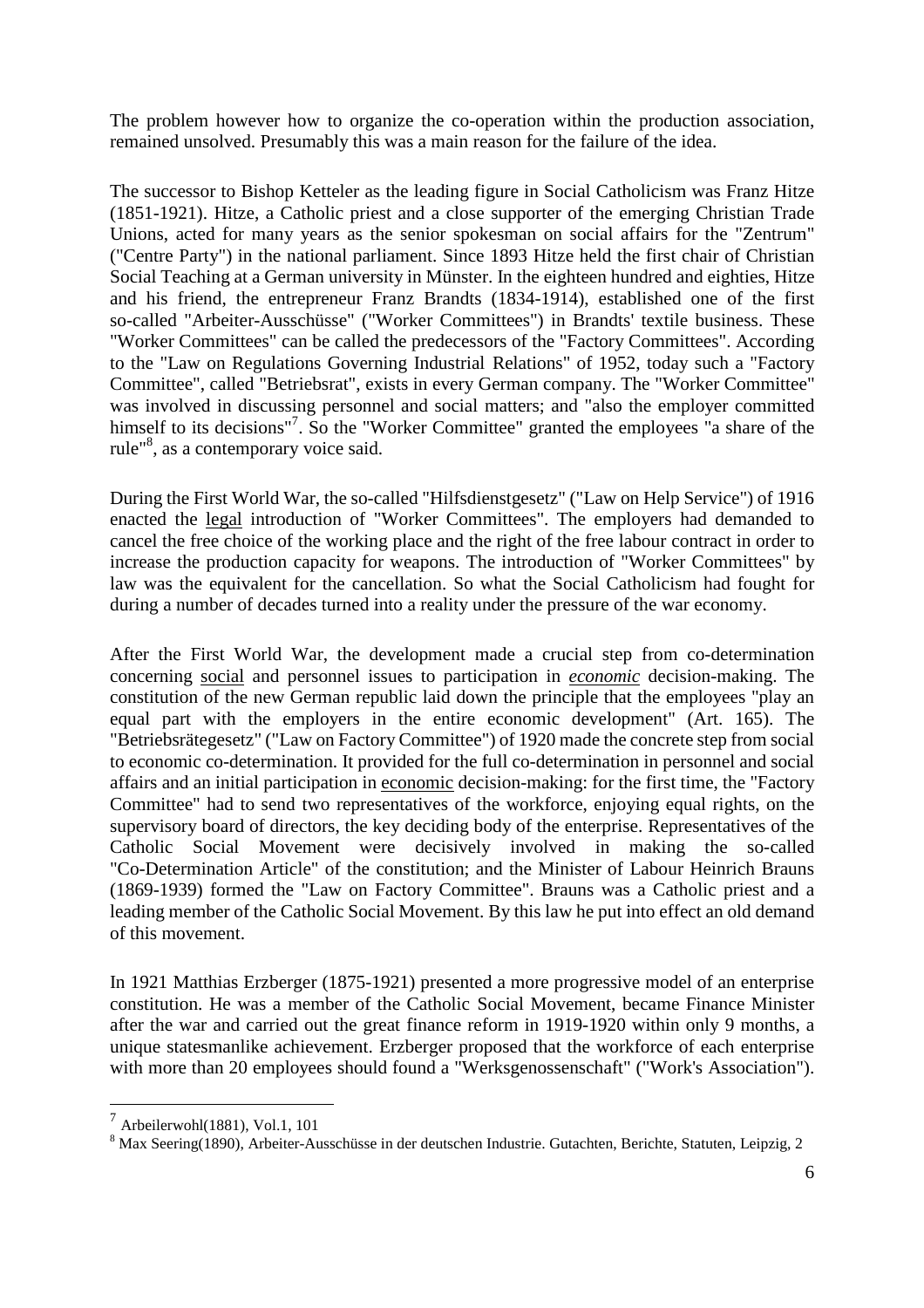<span id="page-6-0"></span>By profit sharing and increasing the enterprise's capital until 50% of the total capital assets should become its property. After that the half of the net earnings should be distributed to both the previous shareholders and the new "Work's Association". In this way the workers too would get "a share in *running the enterprise"[9](#page-6-1)* as well as in ownership and earnings. So this concept was the first enterprise model that provided for an equal co-determination of the employees based on equal co-ownership. (In August 1921, rightwing radicals assassinated Erzberger, who had headed the German cease-fire commission after the war. So they stopped the discussion of his proposal before it had started.)

In 1933 Adolf Hitler and his National Socialists seized power in Germany. Only one year later they cancelled the existing co-determination regulations and replaced them by what they called "Führer-Gefolgschafts Prinzip" ("Follow-the-Leader Principle"); it gave the "Betriebsfuhrer" ("Leader of the Enterprise"), the top management, the sole authority to make decisions on the enterprise including the affairs of the workforce. They were called "Betriebsgefolgschaft" ("followers of the enterprise"), who have to follow the leader, as the German expression "Gefolgschaft" says.

### **Concept and Forms of Co-Determination**

Before we deal with the subject "Social Market Economy" and "Workers as Co-Entrepreneurs" in this economic system, I give a general survey of the concept of worker participation in economic decision-making. Whenever there is talk of co-determination, one must distinguish between three aspects or levels.

• The first distinction refers to the issues that are objectives of the participation in decision-making. There is co-determination in social issues, for example, enactment or change of the factory order, administration of social services provided by the enterprise, regulation of holiday periods. Another co-determination concerns personnel matters such as employment, transfer or dismissal of employees, regulations of further education in the company. There is, finally, a co-determination in real economic issues, for example, the taking up or ending of a particular production, the amount and kind of investments, the establishment of new production sites. The mentioned "Law on Factory Committees" of 1920 introduced co-determination in social and personnel affairs. After World War II a number of laws established the participation in economic decision-making.

• A second distinction refers to the intensity and degree of co-determination. One must distinguish between mere information of the workforce and a non-binding, advisory discussion on the one hand, and a real participation in decision-making on the other, where the vote of the employees must flow into the decision. This real co-determination takes place in different stages, according to the number of workers' representatives in the decision-making body. For example, the repeatedly mentioned "Law on Factory Committees" of 1920 provided for two representatives of the employees on the supervisory board of directors; according to the "Law on Regulations Governing Industrial Relations" of 1952, a third of the members of the supervisory board of directors must be representatives of the workers; the "Law on Worker Participation in Coal and Steel Industry" of 1951 demands a fifty-fifty representation of owners

<span id="page-6-1"></span><sup>9</sup> Matthias Erzberger (1921), Christlicher Solidarismus als Weltprinzip, M.Gladbach, 26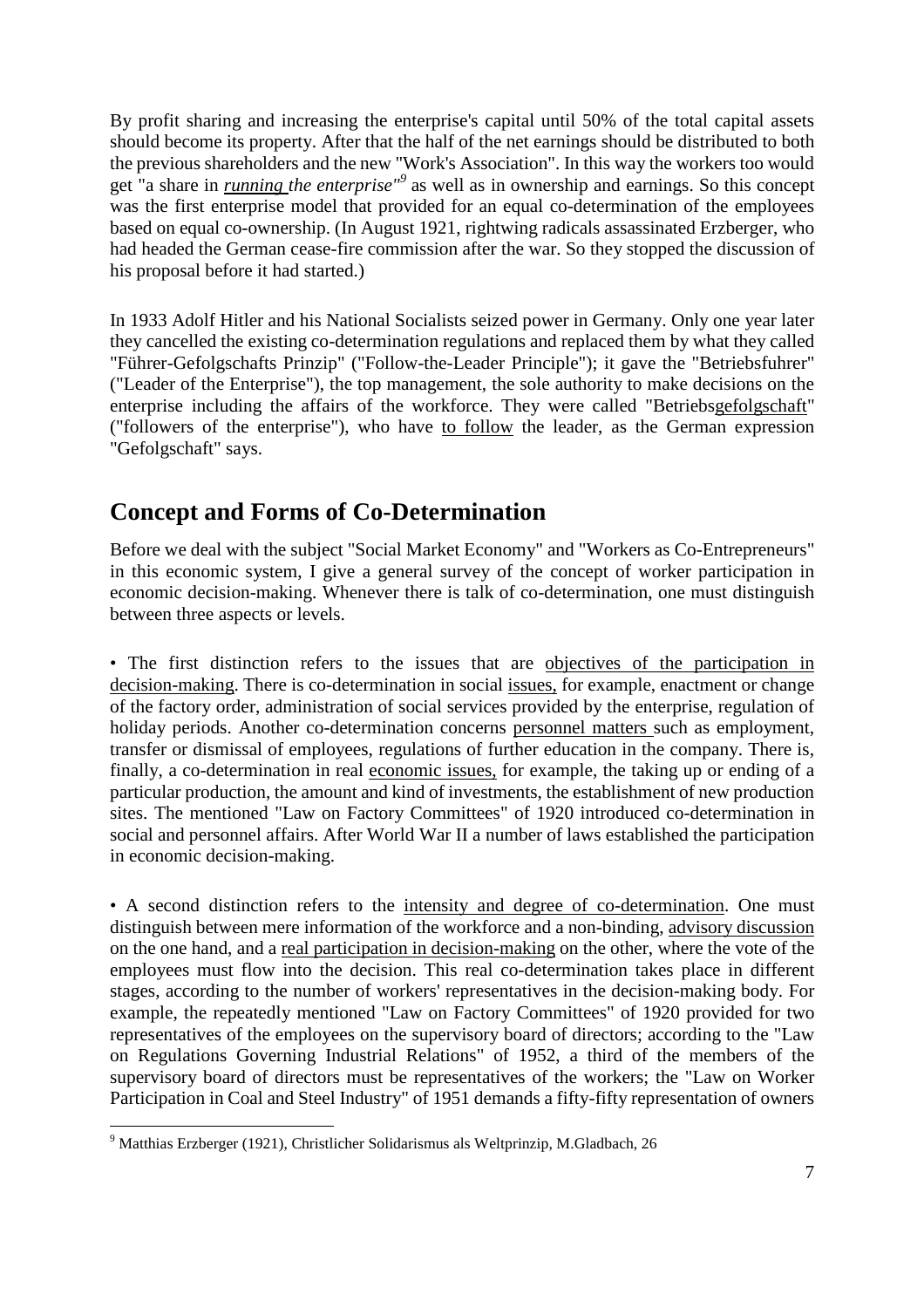<span id="page-7-0"></span>and workers on the supervisory board of directors and an "Arbeitsdirektor" ("Worker Director"), who represents the workforce on the board of the executive directors.

• Finally, we must distinguish different levels of participation in decision-making: the co-determination regarding the workplace (Mitbestimmung am *Arbeitsplatz),* its shape and conditions, by which each individual worker is affected; the crucial co-determination concerning the already mentioned social, personnel and economic issues of the enterprise *(betriebliche* Mitbestimmung), such as the introduction and administration of social services in the business, the employment, transfer and dismissal of employees, the taking up and ending of productions, the kind and size of investments; the co-determination "on a higher level" *(überbetriebliche* Mitbestimmung), as the Second Vatican Council says, outside the enterprise itself, where "decisions concerning economic and social conditions, on which the future of the workers and their children depends, are rather often made" *(Gaudium et Spes,* Art. 68). This "higher level" includes, for example, Chambers of Commerce where local economic participants meet to promote industry and commerce.

In this context a few words on the difference between the 'supervisory board of directors' ('Aufsichtsrat') and 'board of executive directors' ('Vorstand'), which have been just mentioned! In German-speaking countries, two different bodies head a company: The board of executive directors is responsible for running the company, for the everyday and routine decisions. The supervisory board of directors draws up the company's policy in general, appoints and dismisses the executive directors and is therefore the body that decides in the end.

### **Social Market Economy – What is it? (after World War Two)**

Most of what the Social Catholicism had elaborated in the 19<sup>th</sup> century and after the First World War aimed at those ideas, which were called *Social Market Economy.* After World War Two they gained increasing acceptance in Central Europe in one or another way. **Social Market Economy is an economic system combining "the principle of freedom in the market with the principle of social justice".** Economists and politicians, who had opposed the National Socialists and their centrally planned and controlled economy (such as Alfred Müller-Armack, Walter Eucken, Ludwig Erhard – to name just a few), worked out the concept. Ludwig Erhard, Minister of Economic Affairs for many years, translated it into practical policy and became known as 'Father of the German Economic Miracle'. The concept is based on the conviction that competition is "an indispensable tool for organizing modern mass societies", but that this competition "only works if a clear framework and legal regulations safeguard it". **The central core of Social Market Economy is "competition based on performance,** on achievement of output and efficiency<sup>"[10](#page-7-1)</sup> ("Leistungswettbewerb"). This means: a private-enterprise economy, competition of achievement instead of a centrally planned and controlled economy.

Real competition, however, does not automatically result from the free play of market forces – as history and modern economics teach. Therefore state policy has the responsibility to enable, establish, safeguard and promote competition and to create "the legal framework for every

<span id="page-7-1"></span><sup>&</sup>lt;sup>10</sup> Alfred Müller-Armack (1956), Soziale Marktwirtschaft, in: Handwörterbuch der Sozialwissenschaften, Vol. 9, Stuttgart, 390-392, 390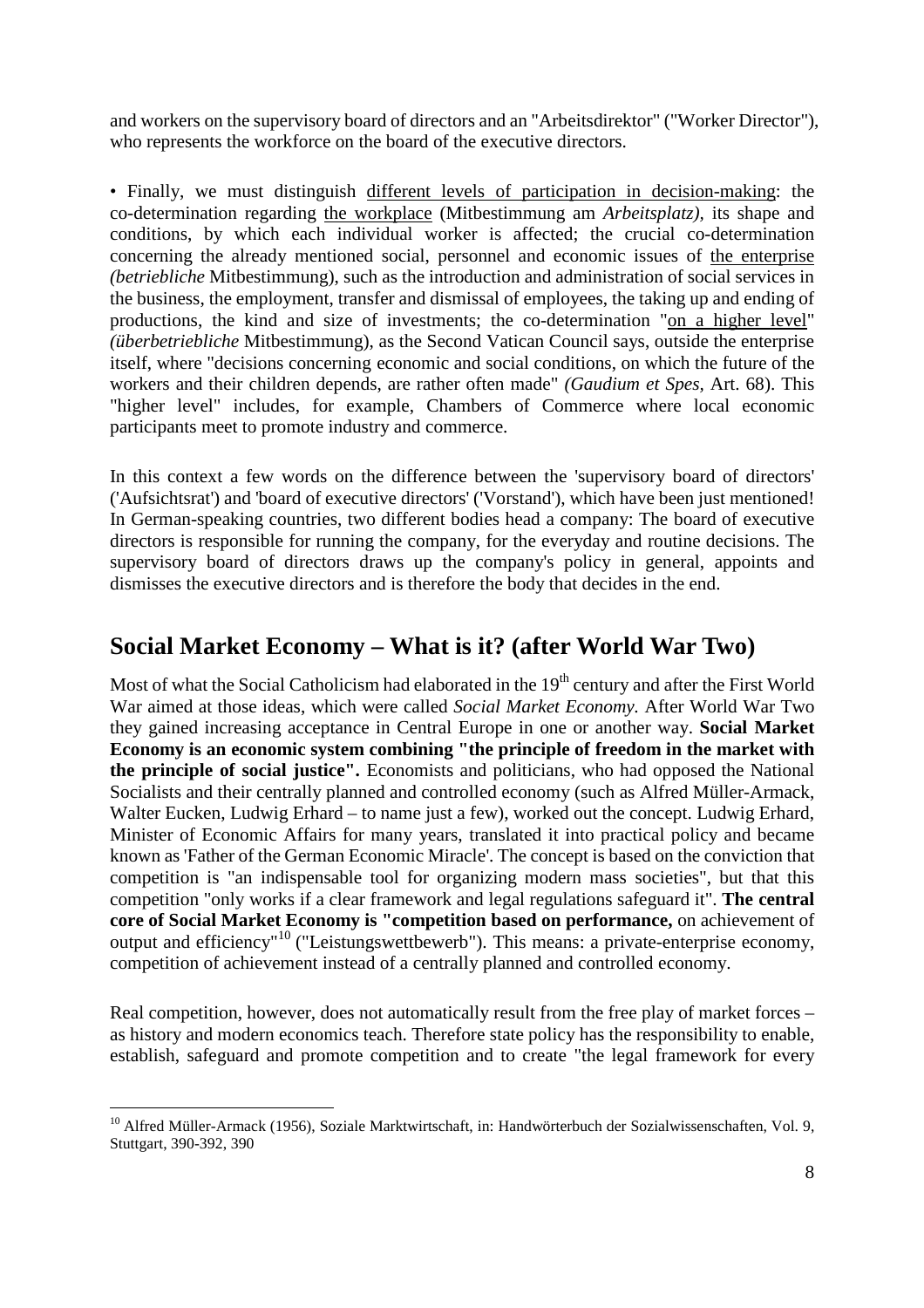economic activity, business, trade and industry"<sup>[11](#page-8-0)</sup>. "The state has to establish competition" – demands Norbert Walter, chief economist of Deutsche Bank, the biggest bank in Germany. "Competition does not happen by itself<sup>[12](#page-8-1)</sup>. At the same time the state must "prevent restrictions" of competition" and "control monopolies and cartels". Anti-monopoly laws have to ensure that monopolies are not being created and, if they are unavoidable, that they are controlled by the state "in order to make competition work most effectively to the consumers' benefit"[13](#page-8-2). Ludwig Erhard and his co-fighters for Social Market Economy managed that as early as in 1957 the national parliament passed a monopoly law and established a monopoly commission – against heavy opposition from industry and commerce. The commission has to control takeovers and prevent monopolies as far as possible. In the meantime the European Union took on parts of its responsibilities.

The growing globalization and in particular the most recent serious crisis of the international finance system confirm the necessity and urgency of a global framework. Until today the world economy lacks such a global framework that would correspond to the domestic or national framework. Powerful economic participants, banks, transnational companies act more and more outside any framework. The framework, however, is essential not only for the concept of Social Market Economy, for well working national economies, but also – as the world economy and people all over the world painfully experience at the moment – for a well working global economy. "We must not accept that capital markets replace the primacy of politics"<sup>[14](#page-8-3)</sup>, warns Horst Köhler, the German Federal President and former Director General of the International Monetary Fund. And the President of the *Weltwirtschaftsarchiv (World Economic Archive),* one of the leading German economic research institutes, demands "to fix basic conditions of the globalized economy on a global level, to fix global rules for global economic activities"<sup>[15](#page-8-4)</sup>. Voices like these and the experience of the present global financial crisis show that these insights seem to become common knowledge.

**A second essential of Social Market Economy is of equal importance: the social alignment and social objectives that need to be met.** The German 'fathers' of the concept saw the social elements on four levels:

- The alignment of industry and commerce with the needs and wishes of the consumers (by the play of supply and demand) and not with a central state authority as existed in Germany's state controlled economy during the war.
- An income distribution tied to individual performance and achievements and in this way "just income distribution"<sup>[16](#page-8-5)</sup>.
- Constant improvement in economic efficiency due to the pressure of competition.
- Based on the rising productivity, the increasing ability of the state to complement competition by compensating for socially negative results of the market process and to facilitate necessary changes in economic structures.

<span id="page-8-0"></span><sup>&</sup>lt;sup>11</sup> Was ist Soziale Marktwirtschaft? Aktionsprogramm der Arbeitsgemeinschaft Soziale Marktwirtschaft, in: Das christliche Gewissen und die Soziale Marktwirtschaft des Neoliberalismus. Sonderheft aus "Junge Wirtschaft" 2 (February 1960), 7

<span id="page-8-2"></span><span id="page-8-1"></span> $12$  Norbert Walter (1999), Mehr Markt – weniger Moral? in: Rheinischer Merkur, No. 25,18 January, 14

<sup>&</sup>lt;sup>13</sup> Müller-Armack, Soziale Marktwirtschaft,  $391$  (see note 10)

<span id="page-8-3"></span><sup>&</sup>lt;sup>14</sup> Robin Mishra (2008), Alle Macht den Mächtigen, in: Rheinischer Merkur, No. 45/6 November, 4

<span id="page-8-5"></span><span id="page-8-4"></span><sup>15</sup> Thomas Straubhaar (2005), Löchrige Freiheit, in: Rheinischer Merkur, No. 19/12 March, 12

<sup>&</sup>lt;sup>16</sup> Ludwig Erhard (1949), Das Problem der freien Marktwirtschaft, in: Vierteljahreshefte zur Wirtschaftsforschung, 71-87,78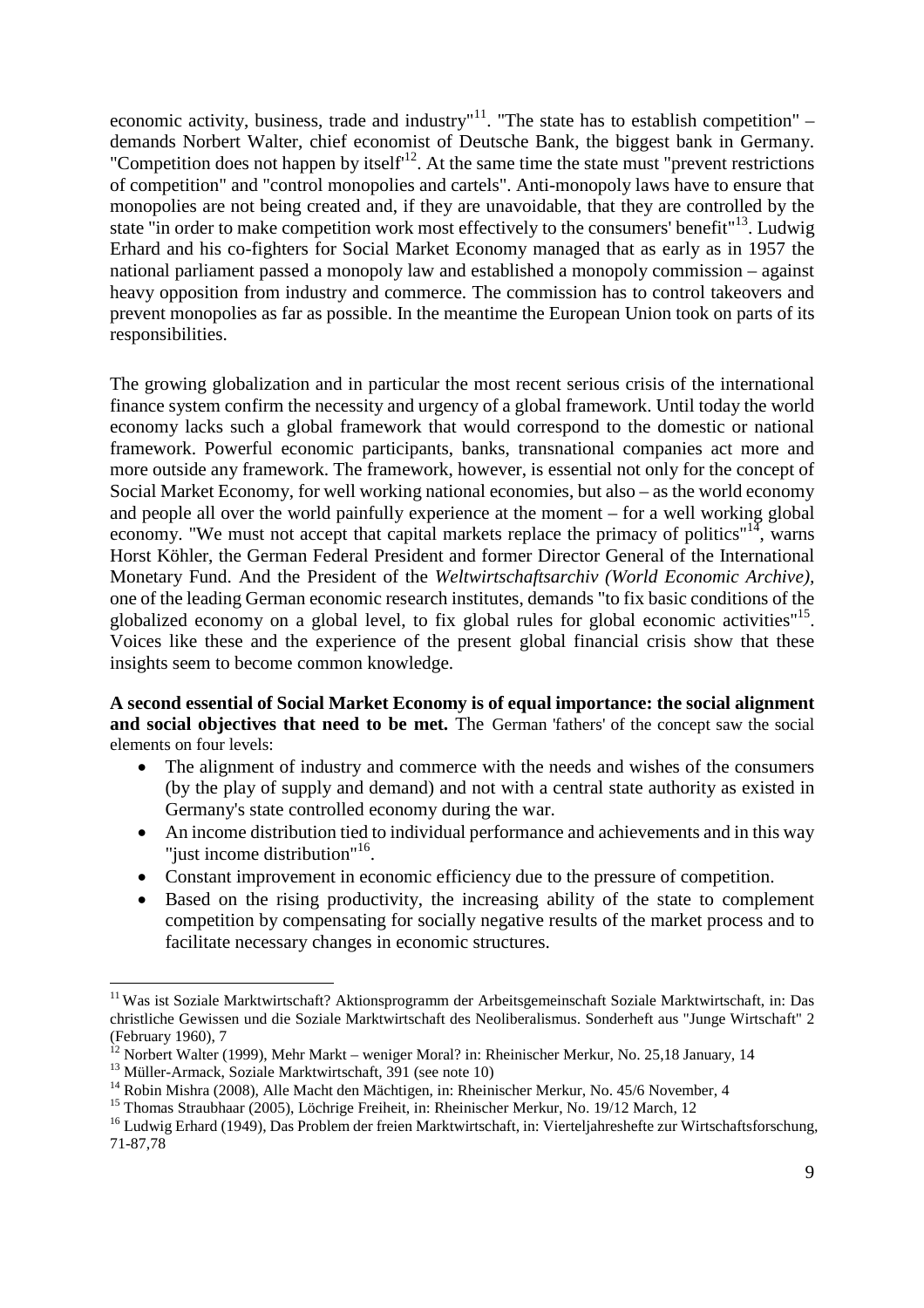<span id="page-9-0"></span>The 'fathers' of the Social Market Economy realized that economic competition alone is insufficient to form a humane economic order. "Many things are indispensable to the market, but of greatest importance for human needs", emphasized the economist Alexander Riistow, one of these 'fathers'. People who are not able to compete, who are not yet or who are no longer able to compete "cannot be abandoned to the market". These "market passives", as Riistow called them, are unable "to take care of themselves in a manner required by the market, because they are ill, they are weak, they are young, they are old and so on... One must do something for them, if one wants to be responsible and humane". The community, the state has to establish a so-called 'social security net' in order to take care of these "market passives". – State intervention is also required to facilitate those changes in the economic structure, which "are beyond the ability of the individual people affected". Such changes "cannot be allowed to regulate themselves  $-$  at some time or another" $17$ .

Oswald von Nell-Breuning SJ, a highly respected social scientist and theologian, author of the draft of the Encyclical *Quadragesimo Anno* of 1931 and aide of a number of German post war governments, summarized these considerations: **Social Market Economy demands "a socially satisfactory economic process" and "its socially just results".** "Socially just results", for example, refer to the question 'who benefits from the market'. An abundance of wealth alone is not a desirable aim, if this wealth is unjustly distributed. It is the task of Social Market Economy "to direct the allocation of the national product to different groups of people in such a way that the distribution of income and fortune is satisfactory<sup> $n\bar{18}$  $n\bar{18}$  $n\bar{18}$ </sup>. – "A socially satisfactory economic process", for instance, includes the humanisation of the production process so that workers are not already crushed under the wheels of the production process. It also integrates ecological targets, which become increasingly important. This social dimension has to be included in economic activity from the very beginning and as equal in weight. Not at least the "socially satisfactory economic process" includes, as the already-mentioned German constitution of 1919 demanded, that "employees and employers play an equal part in the entire economic development" (Art. 165) – in other words, economic co-determination.

#### **Economic Co-Determination: Workers as "Co-Entrepreneurs" in Social Market Economy**

In 1945 World War Two ended with Adolf Hitler's suicide and the destruction of the Nazi reign of terror. But the defeat of Germany saw also its industry destroyed and its economy ruined. At the beginning of the economic reconstruction, very soon the debate about economic determination, which the National Socialists had cancelled, started again. It played a dominant role at the Bochum convention of the Catholic laity in 1949. Each second year German Catholics meet at a big gathering, called "Katholikentag" ("Catholics' Day"). Cardinal Frings, the then Archbishop of Cologne and chairman of the German Bishops' Conference, had convened a commission of Catholic employers and employees in order to prepare this biannual convention. Among other things, the committee dealt with the demand for economic co-determination and firmly declared, "that involvement in decision-making is *highly*

<span id="page-9-1"></span><sup>&</sup>lt;sup>17</sup> Alexander Rüstow (1960), Paläoliberalismus, Kommunismus, Neoliberalismus, in: Das christliche Gewissen und die Soziale Marktwirtschaft, 3-7, 5,6 (see note 11)

<span id="page-9-2"></span><sup>&</sup>lt;sup>18</sup> Oswald von Nell-Breuning (1990), Wie "sozial" ist die "Soziale Marktwirtschaft", in: Friedhelm Hengsbach (Ed.), Oswald von Nell-Breuning – Den Kapitalismus umbiegen, Düsseldorf, 222-238,236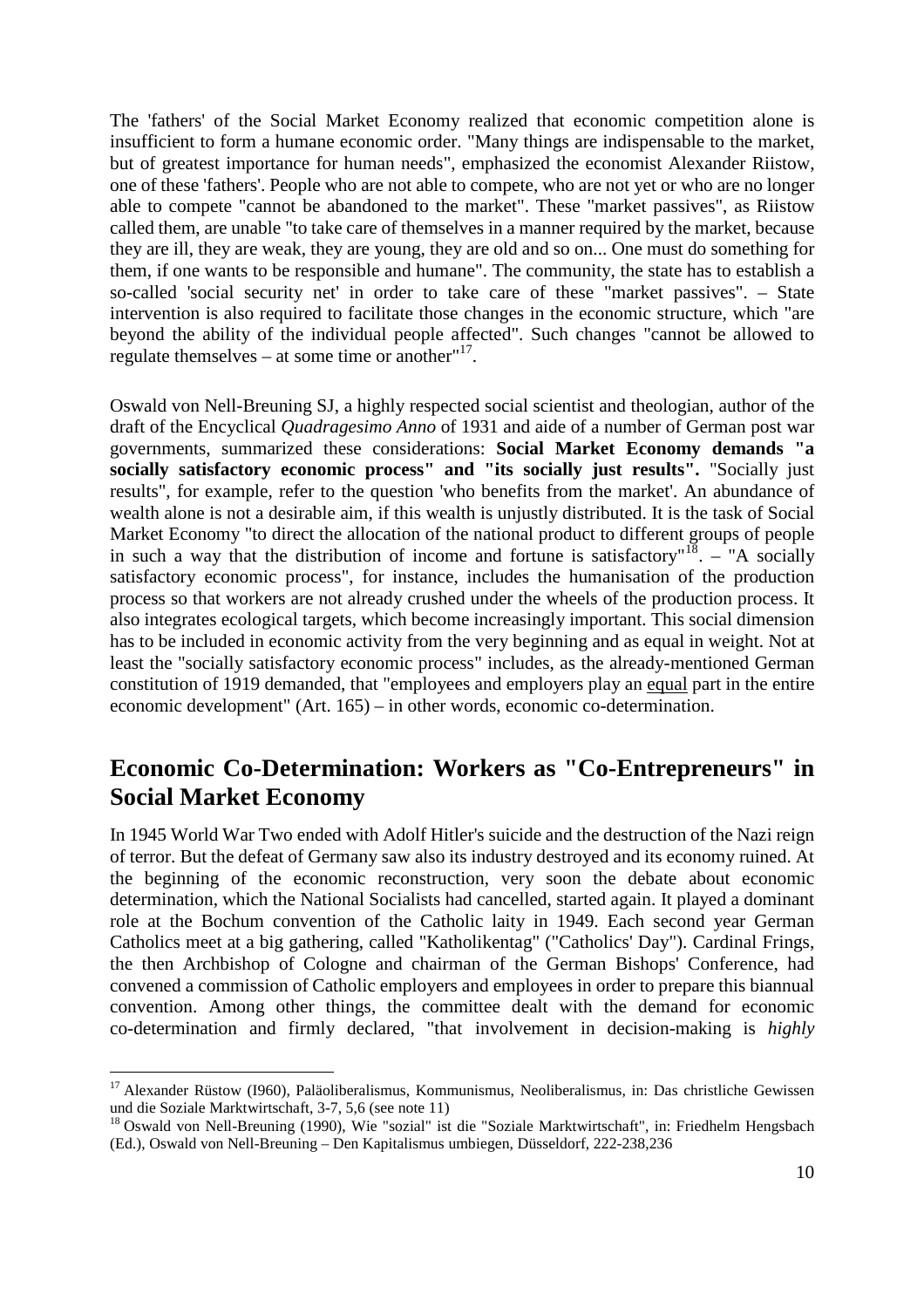*appropriate"*. Therefore, "the *employees are entitled* to bring into force this demand"<sup>[19](#page-10-0)</sup>.

In 1949 the Catholics' Day took place in Bochum, the centre of the Ruhr-Region, which is the most industrialized region in Germany. After intensive discussions, the convention passed the following resolution: "The Catholic employees and employers agree that the right of worker participation in decision-making on social, personnel and economic affairs is a natural law, basedon God's order, to which the co-responsibility corresponds. We demand to fix it by law["](#page-10-1)<sup>20</sup>. This declaration of the Bochum Catholics' Day, which was passed by employees and employers, has decisively influenced the regulation of worker participation in Germany.

Only two years later, in 1951, the Bundestag, the national parliament, passed the "Law on Worker Participation in Coal and Steel Industry", the so-called **'Montan Co-Determination'.** In each company with more than 1000 employees, this law **provides for an equal fifty-fifty representation** of the owners and the workforce **on the supervisory board of directors,** which is the top body (and an additional neutral member, who belongs neither to the capital side nor to the labour side), as well as an **"Arbeitsdirektor"** ("Worker Director") as one of the **executive directors.** The appointment of the worker director, who is in charge of the personnel department, needs the agreement of the workforce. At this point the above-mentioned difference between the board of executive directors and the board of supervisory directors is evidenced. (The executive directors are responsible for the heading of the company, the everyday and routine decisions; the board of supervisory directors determines the policy of the company in general, appoints and controls the executive directors and is the last deciding body.)

In the remaining part of industry and commerce, the "Law on Worker Participation" of 1976 demands also an equal representation of the shareholders and the workforce on the supervisory board of directors in companies of more than 2000 employees. In a stalemate the chairman of the supervisory board makes the decision, whose appointment needs the agreement of the shareholders – therefore co-determination just under parity. Up to now experience shows that in practice such a stalemate almost never occurs. The pressure to reach an agreement in the interest of the enterprise is very great. In companies with less than 2000 employees, the laws on "Regulations Governing Industrial Relations" of 1952 and 1972 demand that one third of the supervisory board of directors are representatives of the employees. In 1979 the Federal Constitutional Court, the supreme German court, upheld the conformity of the co-determination laws with the constitution. The court stated that the authority of the state to intervene is the more far-reaching "the more the particular property is in a social context and has social functions"<sup>[21](#page-10-2)</sup>. So far a survey of the main laws that regulate worker co-determination in Germany today!

<span id="page-10-0"></span><sup>19</sup> Joseph Cardinal Frings (Ed.) (1949), Verantwortung und Mitverantwortung in der Wirtschaft, Köln, 123

<span id="page-10-1"></span><sup>&</sup>lt;sup>20</sup> Gerechtigkeit schafft Frieden. Der 73. Katholikentag in Bochum (1949), Paderborn, 114

<span id="page-10-2"></span><sup>&</sup>lt;sup>21</sup> Mitbestimmungsurteil des Bundesverfassungsgerichts vom 1.3.1979, in: Bundesminister für Arbeit und Sozialordnung (Ed.) (1979), Mitbestimmung, Bonn, 261-346, 311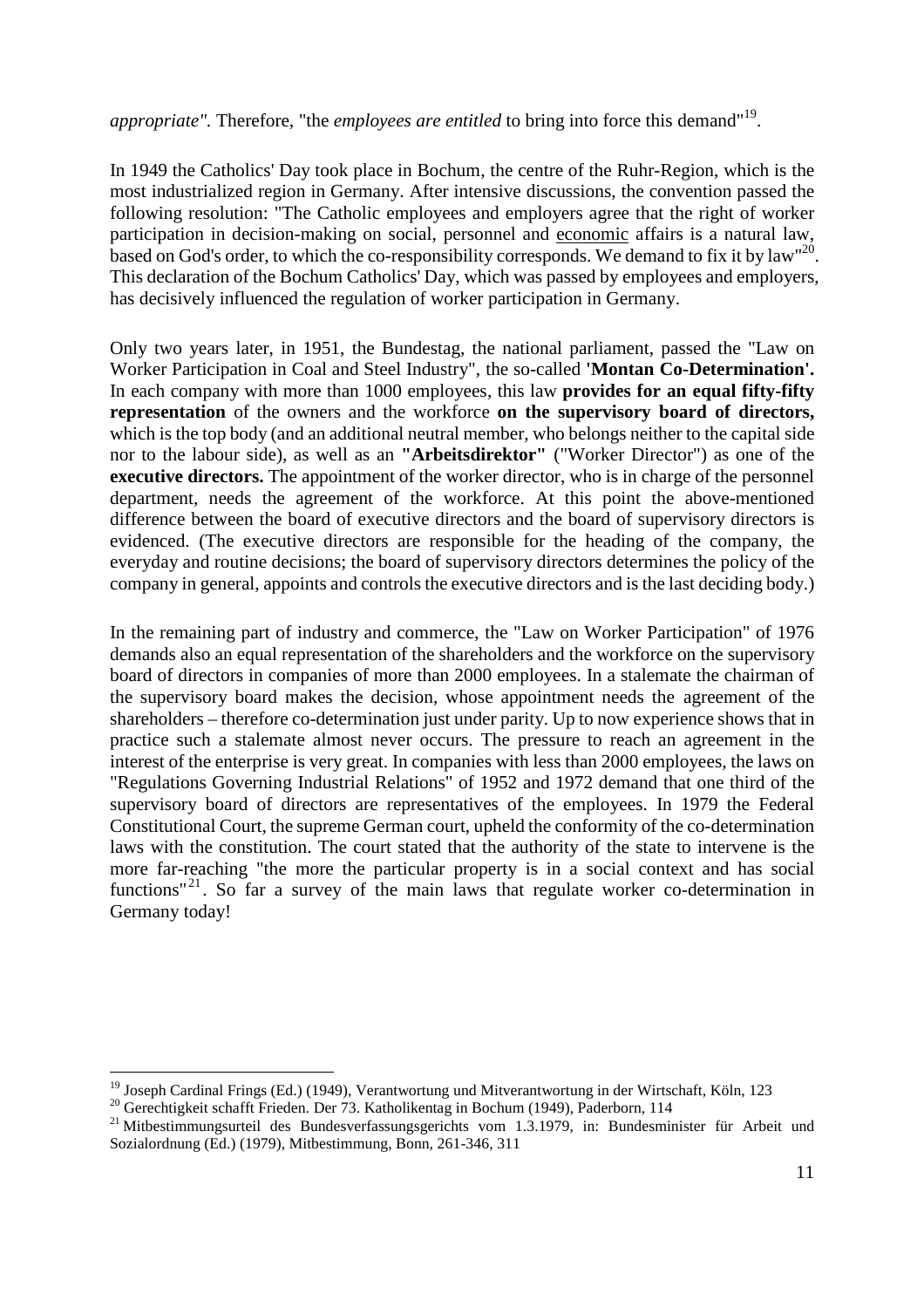### <span id="page-11-0"></span>**Social Teaching of the Catholic Church and Co-Determination** *or* **"Active Participation" of Workers "in the Running of an Enterprise" (Vatican II)**

In 1891 Pope Leo XIII published the first so-called Social Encyclical *Rerum Novarum.* He did not deal with the issue of worker participation in economic decision-making. The understanding of the right of ownership and the contract of employment excluded any worker co-determination in those days. But the Pope demanded that capital and labour should maintain a 'balance of power', an "aequilibritas", as the Latin term reads, and work together "in harmony and agreement" (No. 15).

In 1931, forty years after *Rerum Novarum,* Pope Pius XI published the Encyclical *Quadragesimo Anno.* He stated that the "economic system in which different people provide the capital and labour jointly needed for production... is not to be condemned" and that "the wage contract is not essentially unjust" (No. 100, 101, 64). So the Encyclical said *Yes* to market economy. *Quadragesimo Anno* condemned, however, the capitalistic class society, in which "capital so employs the working or wage-earning classes as to divert business and economic activity entirely to its own arbitrary will and advantage without any regard to the human dignity of the workers, the social character of economic life, social justice and the common good" (No. 101). "In the present state of human society", the Encyclical therefore "deemed it advisable that the wage contract should, when possible, be modified somewhat by a contract of partnership... thus the workers become sharers in the ownership or management, or else participate in some way in the profits" (No. 65). The close connection, in which Pius XI put ownership and management, suggests that he understood by "sharers in the management" a co-determination of the workforce based on co-ownership: the employees become "sharers in the ownership" by investing parts of their income in the enterprise; the present and the 'new' shareholders own, manage and determine the enterprise together $22$ .

The Encyclical *Mater et Magistra* of 1961 and the Second Vatican Council continued the Social Teaching of the Church. *Mater et Magistra* was the first pastoral letter to deal explicitly with the co-determination issue and introduced new aspects into the discussion. Its author, Pope John XXIII, regarded "as justifiable the desire of employees to be partners in enterprises wherein they work.... The manner and degree of such a partnership" cannot be precisely decided, "but it is of utmost importance... that the employees should have an active part in the affairs of the enterprise wherein they work " (No. 91). The Encyclical therefore continues "that the greater amount of responsibility desired today by workers in enterprises, not merely accords with the nature of man, but also is in conformity with historical developments in the economic, social, and political fields" (No. 93). – The basis of these statements is the Pope's preference for labour. "Men engaged in productive activity" should also "have an opportunity to assume responsibility" (No. 82). **Labour "proceeds directly from the human person, and hence is to be thought more of than wealth in external goods...** These latter, by their very nature,

<span id="page-11-1"></span> $22$  It seems also reasonable that the Encyclical regards "sharers in the management" and co-determination as possible without co-ownership: the one side invests the capital, the other side does the work; both sides manage and determine the enterprise together. In this way Oswald von Nell-Breuning commented on the issue (see Liederick de Witte (1964), Kirche -Kapital – Arbeit, Limburg, 142-143). On behalf of his order, Jesuit Father von Nell-Breuning, doyen of Christian Social Teaching, had worked out the draft. The text of the Encyclical itself is not quite clear. I prefer the first interpretation.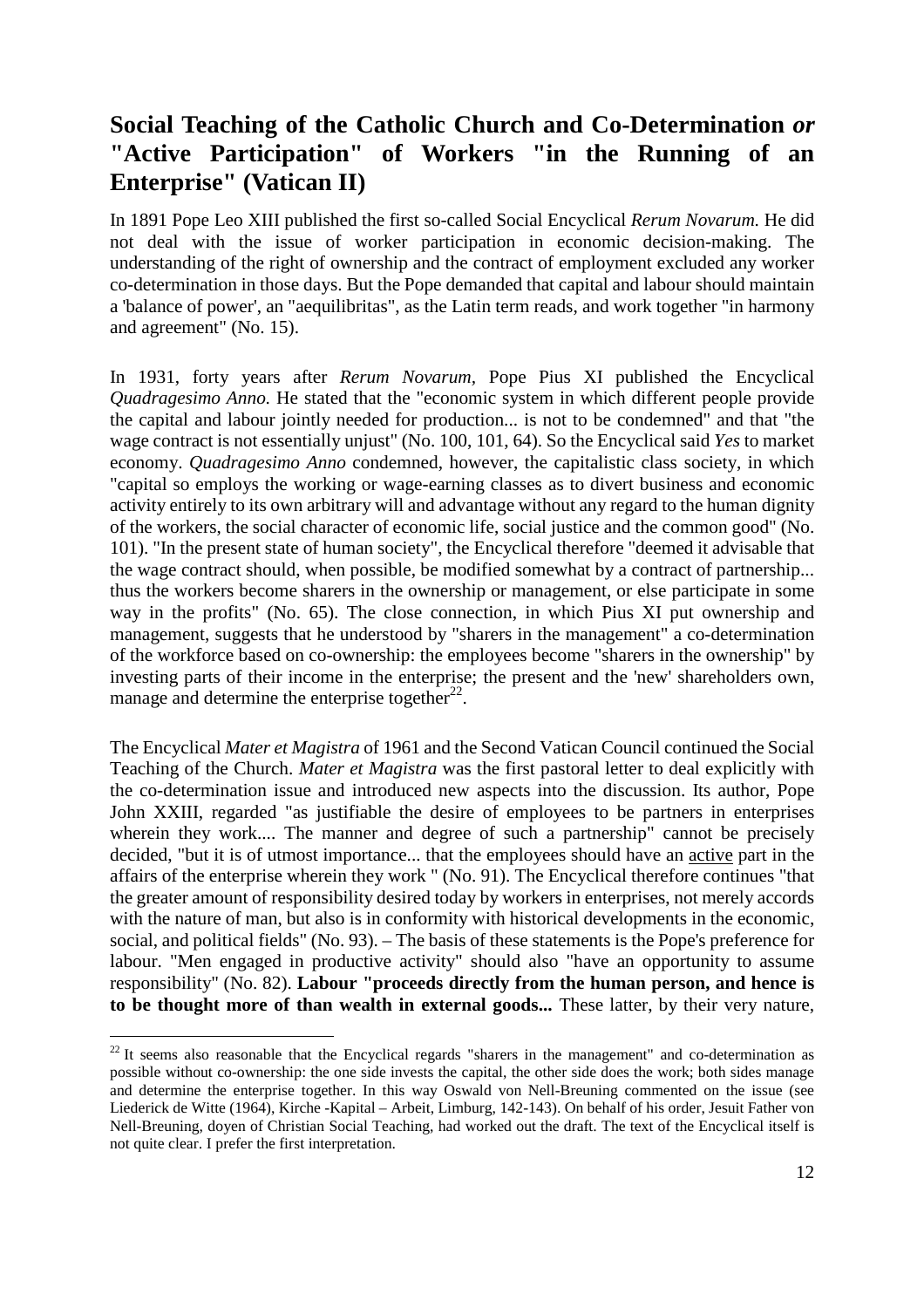#### must be regarded as instruments" (No. 107).

The Second Vatican Council took up this thought of *Mater et Magistra.* The Pastoral Constitution *Gaudium et Spes,* published in 1965, states that "human labour... is superior to the other elements of economic life. For the latter have only the nature of tools... labour comes immediately from the person", who "stamps the things of nature with his seal and subdues them to his will" (Art. 67, 1-2). After this statement of principle on the value of human labour, *Gaudium et Spes* turns directly to worker co-determination: "In economic enterprises it is persons who work together, free and independent human beings, created in the image of God. **Therefore the active participation of everyone in the running of an enterprise should be promoted.** This participation should take into account each person's function, whether it be the one of ownership, hiring, management, or labour. It should provide for the necessary unity of operations" (Art. 68,1).

The statements of *Mater et Magistra* as well as those of the Vatican Council have been intensively discussed. Many experts were and are convinced that the laws on worker co-determination in Germany correspond completely with the statements of the Council. Other pundits say that the German co-determination goes beyond those statements and contradicts them. In my view, the following seems to be clear and indisputable:

- The Church's Social Teaching sees the **enterprise** to be not only an economic-technical machinery producing goods, but **a community of persons,** of "free and independent human beings created to the image of God", or – as Pope John Paul II emphasized in the Encyclical *Centesimus Annus* of 1991 – a business is not only "a 'society of capital goods'; it is also **a 'society of persons',** in which people participate" (No. 43, 2). The employers, therefore, must not put the workers and the economic equipment on the same level and should not see them as a cost factor only.
- Management, owners and workers together achieve the success of the enterprise. The active participation of everyone in the running of the enterprise should be promoted – according to one's functions and without damaging the unity of operations. In this sense **the Council sees the workers as co-entrepreneurs.** Therefore an enterprise constitution is needed that bases the management on two legs: "the leg of the technical means of production and the leg of labour". **The management,** in charge of the workers and the capital invested in the enterprise, **should get their decision-making authority from** "both constitutive factors of the enterprise, **capital and labour"**[23](#page-12-0) **.**
- The Council did not determine how this worker co-determination should be put into practice, in which forms and to what extent. The concrete realization, **"the legal and technical solutions in detail are beyond the knowledge and beyond the authority of a Council<sup>"[24](#page-12-1)</sup>**. They are beyond the knowledge and competence of theology and beyond of the Church. That is neither their job nor their responsibility. The Council said 'Yes' to the principle – not more but not less either. The implementation in detail remains the task of the expert knowledge of the employees and employers, the economists and political scientists, and above all  $-$  in a democratic state  $-$  the responsibility of the parliament elected by the people.

<span id="page-12-0"></span><sup>&</sup>lt;sup>23</sup> Oswald von Nell-Breuning (1969), Mitbestimmung-wer mit wem? Freiburg, 179-180

<span id="page-12-1"></span><sup>&</sup>lt;sup>24</sup> 0swald von Nell-Breuning (1968), Kommentar zum II. Kapitel, in: Lexikon für Theologie und Kirche – Das Zweite Vatikanische Konzil, Vol. 3, Freiburg, 487-515, 500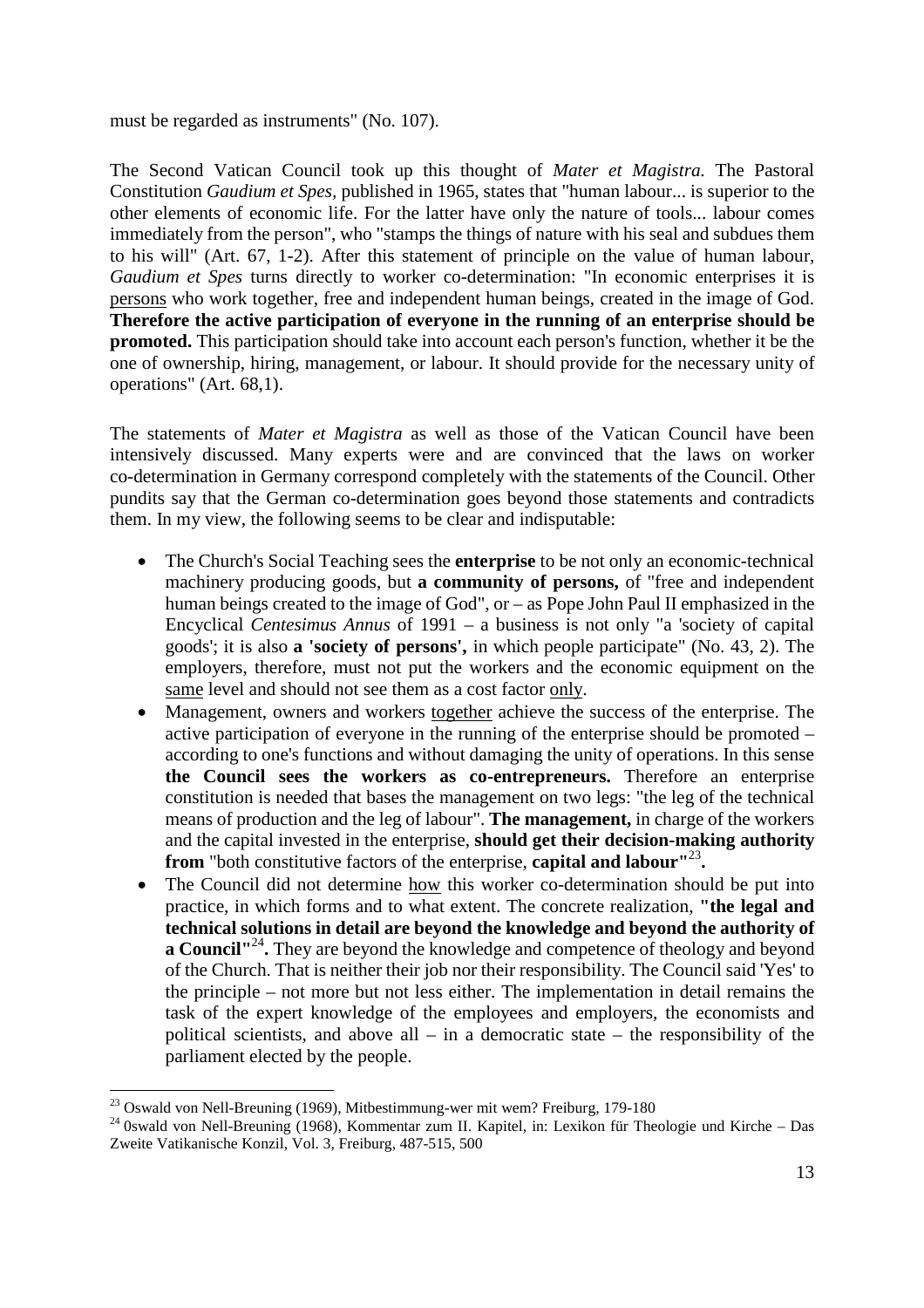### <span id="page-13-0"></span>**Final Remarks of Principle**

Critics sometimes raise the objection that the right of ownership and co-determination of the workforce exclude each other. The right of ownership entitles one to have something at one's free disposal; co-determination of those who are not owners limits or even eliminates this disposal. Against such arguments, the contra-thesis says that the owner has the right to have one's property at one's disposal; but it does not entitle one to force fellow people to be available at one's disposal. "The owner has to negotiate the conditions"<sup>[25](#page-13-1)</sup>. The right of ownership entitles to have things at one's disposal, but not persons.

A second objection states that co-determination endangers or even eliminates any qualified management, which especially today is so important. Only owners, who are really liable for their property, who carry the risk of losing it, are able "to exert properly the function of an entrepreneur<sup>"[26](#page-13-2)</sup> and to carry entrepreneurial responsibility. One may ask against this thesis, whether the risk of losing the job or of suffering other disadvantages, whenever the enterprise comes into difficulties, is not a real risk too for those who are not owners – a risk that can also be the base of entrepreneurial responsibility as is the liability based on property? "In principle the entire workforce has to help carry the risk that is inherent in each entrepreneurial decision"<sup>[27](#page-13-3)</sup>. But the representatives of the workers on decision-making bodies should be as well qualified for their job as possible. With regard to this point the objection is right and assigns therefore particular responsibility to modern trade unions. – In this context one should not overlook that most members of the management, responsible for the running of a company, are not its owners themselves. They too are employees – even if employees with high salaries. As a rule, those managers do a good job and show that they are able to carry entrepreneurial responsibility in spite of not being the owners.

Something similar goes for the objection that co-determination endangers the unity of the enterprise management and makes it incapable of acting. But co-determination does not mean a 'parliamentarization' of the company in the sense that every day each individual employee can interfere in entrepreneurial decisions to be made. The running of the company remains the task of the top management. But representatives of the owners and of the workforce should be part of it. The management should get their decision-making "authority from capital and labour together, which both are the constitutive factors of the enterprise, and should consequently be responsibleto both["](#page-13-4)<sup>28</sup>.

The statement of Vatican Two that "persons, independent human beings, created in the image of God", work in enterprises, shows the crucial reason for co-determination. This fact forbids using the workers only as part of the economic machinery and as an unavoidable cost factor, and is the basis of partnership with equal rights. **A company is** not only a technical apparatus and capital investment; it is, above all, **a social entity, in which human beings are at work.** Therefore it is not only the responsibility of the management to make as big a profit as possible

<span id="page-13-2"></span><span id="page-13-1"></span> $^{25}$  0swald von Nell-Breuning (1968), Heisse Eisen in der Gesellschaftspolitik, in: Echo der Zeit, no.31, 1 August <sup>26</sup> Alfred Christmann (1964), Wirtschaftliche Mitbestimmung im Meinungsstreit, Vol. 1. Ed. by Otto Kunze, Köln,

<span id="page-13-3"></span><sup>176</sup>

 $^{27}$  Eduard Gaugler (1968), Die Auswirkungen der Mitbestimmung auf die unternehmerischen Entscheidungen, in: Anton Rauscher (Ed.), Mitbestimmung, Köln, 80-112,95

<span id="page-13-4"></span> $^{28}$  von Nell-Breuning, Mitbestimmung, 67 (see note 18)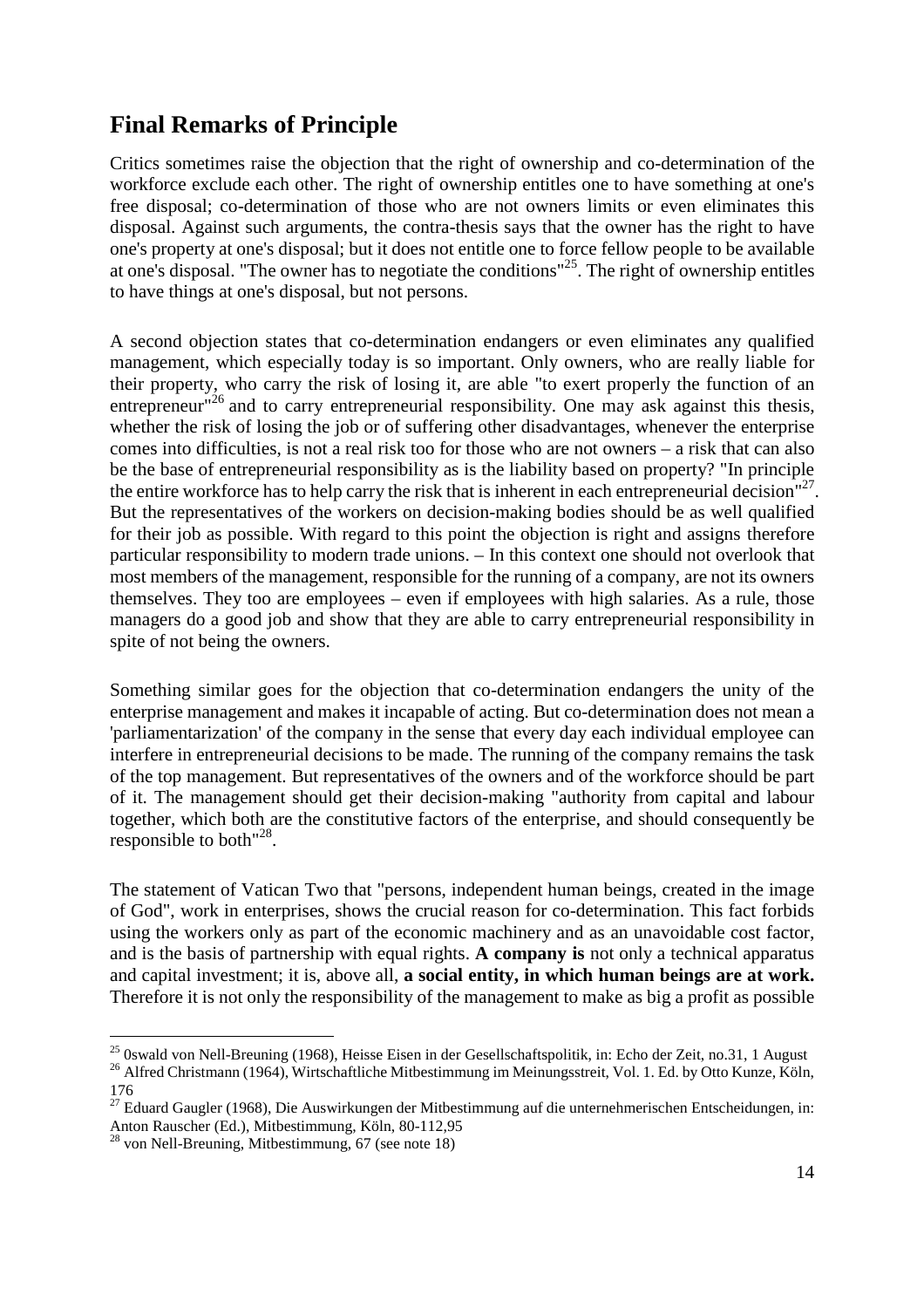<span id="page-14-0"></span>for the shareholders; the management has also to care for the interests of the employees (and not least for the common good). Capital and labour together accomplish the achievements of the enterprise. This task demands an enterprise constitution, which bases the top management and their leadership authority "upon both constitutive factors of the enterprise, capital and labour"<sup>[29](#page-14-1)</sup>.

### **Conclusion**

Co-determination, which understands and treats employees as co-entrepreneurs, made an important contribution to Germany's economic recovery after World War Two as well as to its social standards and social stability to this day. Without worker participation in economic decision-making the deep transformation process of the post-war period would have created enormous social problems. For example, half a century ago more than 600 000 miners had worked in the coal industry of the Ruhr-Region. Today their number is less than 30 000 and is still decreasing. This change in structure massively transformed the entire region. In my view, it is due to the co-determination that the huge change did not cause extreme social tensions. Serious decisions, for example to close coalmines and to replace them by other branches of industry, had to be made by the representatives of capital and labour. These decisions had to take into account the interests of both sides and they had to be made years ahead. Today the region is a centre of recycling and service industries.

Jürgen Schrempp, the former chief executive director of Mercedes Benz, one of the biggest car companies, and not a close friend of trade unions, sings the praises of the German worker participation in economic decision-making: "It slows down the speed with which decisions are taken, but it makes them, at the same time, stronger and more endurable, more sustainable, and it creates an atmosphere of consent and partnership<sup>"[30](#page-14-2)</sup>. In this sense Schrempp sees the workers as co-entrepreneurs. So does Heinrich von Pierer, former chief executive director of Siemens, the biggest German company, and "speaks of the advantages of co-determination"<sup>[31](#page-14-3)</sup>. The chief executive officer of Deutz, a big tractor company, calls the German "model of social partnership highly helpful". Very few strikes in Germany are a consequence, "peace-dividend of co-determination"[32](#page-14-4). A former chief executive director of the supervisory board of Adam Opel AG, a subsidiary company of the US carmaker General Motors, underlines that he "does not know an enterprise that fosters co-determination and is not successful in the marker place"<sup>[33](#page-14-5)</sup>. And just recently a senior member of the Federal Constitutional Court, the supreme German court, emphasized that participation of the workforce in economic decision-making is "part of the national culture"; it should, however, be complemented by "promoting their co-ownership in enterprises<sup> $34$ </sup>. The future will show whether co-determination can gain general acceptance in the European Union.

Of course, worker participation in economic decision-making could not and cannot prevent every problem of the country. Take, for example, the problems caused by the costs of Germany's re-unification! Since 1990 about 90 billion EURO per year are transferred from the

<span id="page-14-1"></span> $^{29}$  von Nell-Breuning, Mitbestimmung, 67 (see note 18)

<span id="page-14-2"></span><sup>30</sup> Frankfurter Allgemeine Zeitung (1998), No. 167, 22 July, 13

<span id="page-14-3"></span> $31$  Rheinischer Merkur (2004), No. 30, 22 July, 14

<span id="page-14-4"></span> $32$  Rheinischer Merkur (2006), No. 3, 19 January, 11

<span id="page-14-5"></span><sup>&</sup>lt;sup>33</sup> Frankfurter Allgemeine Zeitung (2006), No. 150, 1 July, 16

<span id="page-14-6"></span><sup>34</sup> Rheinischer Merkur (2006), No. 11,16 March, 13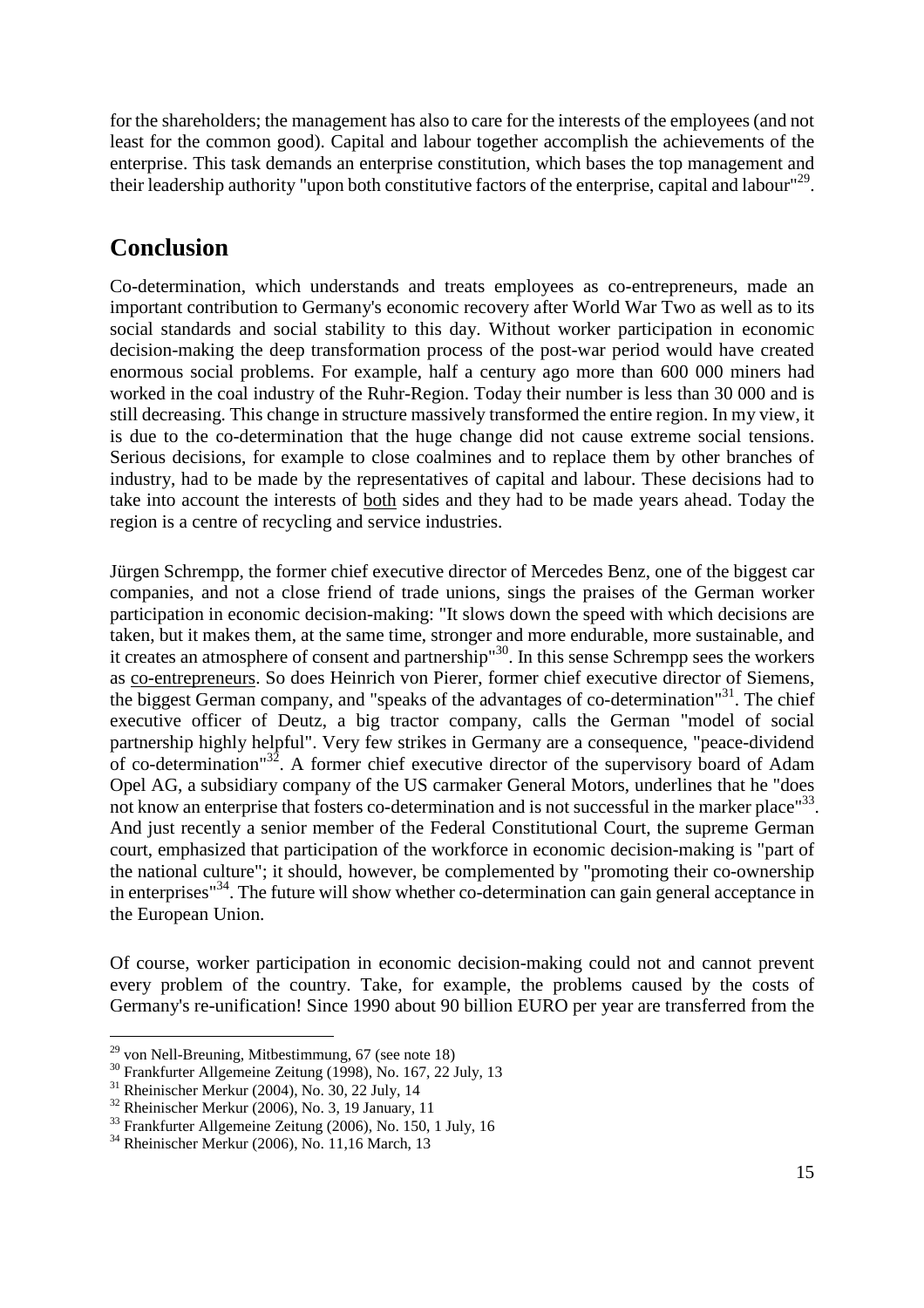<span id="page-15-0"></span>Western part to the former communist German Democratic Republic to reconstruct its ruined economy. Up to now the sum amounts to  $\epsilon$  1 250 billion, and these payments will still be necessary for years. So the wonderful political re-unification showed itself to be a big economic burden. – Then take serious demographic problems caused by the reverse population pyramid! The same number of working people – or even a decreasing number – has to bear the costs for an increasing elderly population. Therefore the government tries their utmost to improve the economic situation of young families in order to have the number of children increased from the present low. – One must not overlook problems caused by the globalization process. Because of high wages, companies transfer factories to Eastern Europe and Asia, where the wage level is lower and the work force is not less well qualified. These facts are some reasons for Germany's unemployment rate, fluctuating between 7 and 11 per cent. But despite these problems, economic and social standards are still remarkable high.

Recently more and more experts and politicians criticize the so-called 'social net' for being too tight-knit. It tempts people, not infrequently, to prefer being unemployed to employed. Unemployment benefit and salaries from jobs on the side can possibly mount up to a higher income than being employed, because legal employment is burdened by all kinds of taxes and social contributions. A rigid, inflexible labour market and many bureaucratic regulations are to be added. The described factors are main causes of Germany's economic problems in recent years. In the meantime the economy, as research institutes say, seems to have gone to rock bottom and to boom again. But that is a different issue.

Looking at the past, worker participation in economic decision-making made a considerable contribution to the reconstruction of German industry in the post-war period and to the present social standards of the country. As an essential part of Social Market Economy, it prevented excessive tensions between management and labour. It created – to quote former Mercedes boss Jürgen Schrempp (once again) – "an atmosphere of consent and partnership" between capital and labour, and it corresponds to the dignity of human beings, who are created in the image of God and enjoy the ability of self-determination. Co-determination has proved to be worthwhile.

## **Appendix: Co-Ownership of the Employees of the Means of Production – "Investment Wage" ("Investivlohn")**

As early as in 1931 the Social Encyclical *Quadragesimo Anno* had spoken of a co-determination of workers based on co-ownership (see No. 65). In 1949, at the beginning of the reconstruction of Germany's economy after World War Two, the Christian Democratic Union CDU, which was to become the ruling party, demanded to extend the existing schemes of ownership-sharing of workers "to more enterprises and to develop new forms"[35](#page-15-1). Members of the Federal Constitutional Court recommend complementing worker co-determination by worker co-ownership of the enterprises<sup>[36](#page-15-2)</sup>; and Horst Köhler, President of the Federal Republic, demands "a more extensive co-ownership of workers"[37](#page-15-3). These voices are just a few examples of the ongoing discussion about 'co-ownership'.

<span id="page-15-1"></span><sup>35</sup> Christlich Demokratische Union, Düsseldorfer Leitsätze vom 15. Juli 1949, in: Ossip K. Flechtheim (Ed.) (1963), Dokumente zur parteipolitischen Entwicklung seit 1945, Vol. 2, Berlin, 58-76, 73

<span id="page-15-2"></span> $36$  See note 34

<span id="page-15-3"></span> $37$ Frankfurter Zeitung, Nr. 147, 28 June 2006, 11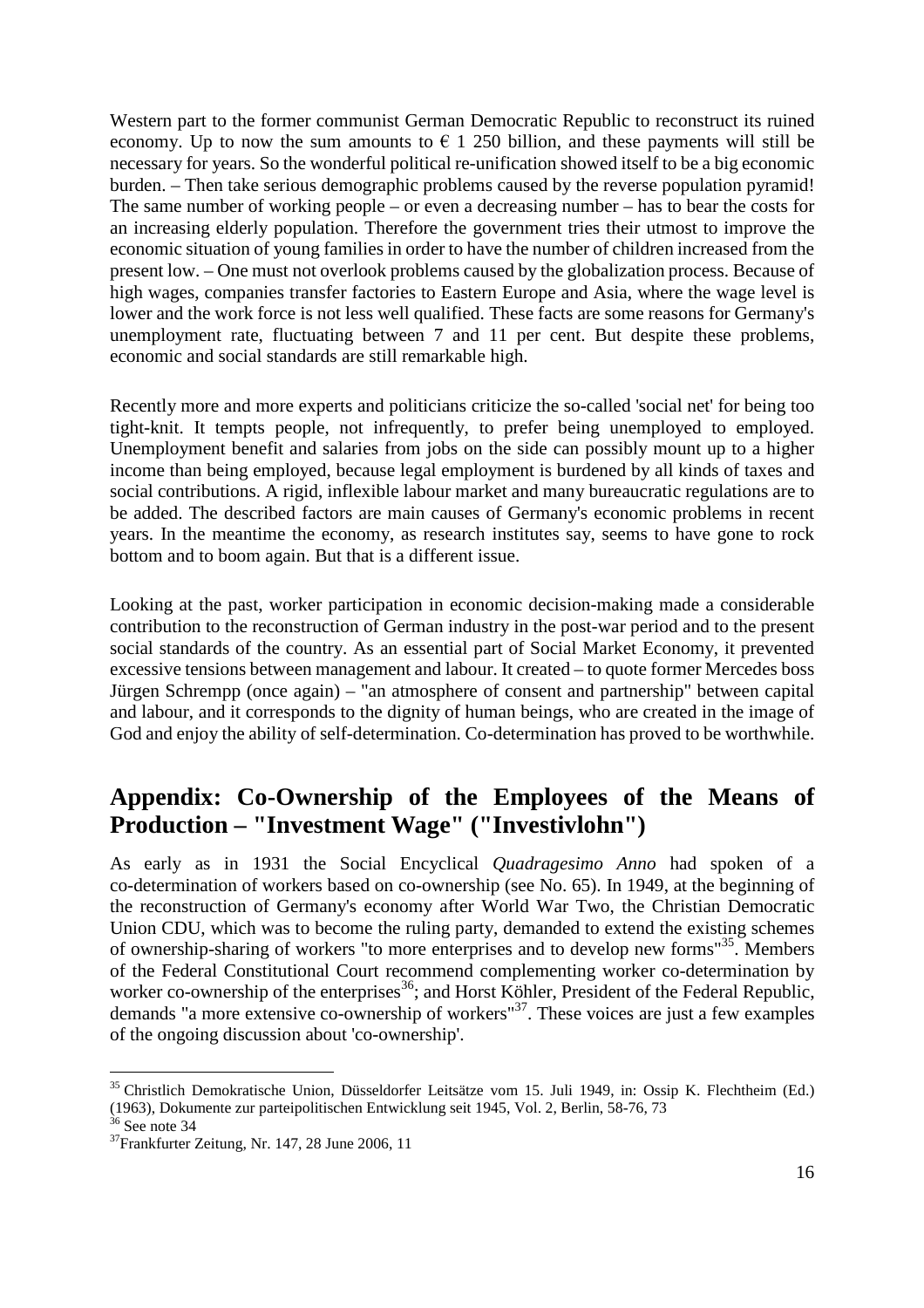The background is the understanding of the right of ownership. When they give reasons for the right of ownership, both Christian Social Teaching and Social Market Economy start from the point that "the goods of the earth are assigned to all humankind" and that, therefore, "every human being must have the chance to share in the use of these goods". This so-called "universal destination of goods", as the Compendium of the Social Doctrine of the Church calls it, is founded on the will of God, the creator, and "is a permanent impulse to check every existing propertyorder again and again, whether it meets this requirement or not<sup>["](#page-16-0)38</sup>.

In this context, the unequal distribution of property – in particular the unequal distribution of ownership of the production means – is an extremely explosive subject. It offends against the primary "universal destination of goods" if only a minority owns them and the majority is excluded. Whatever industry and commerce produce, the growth of economic value, depends on co-operation of capital, management and labour. Therefore the growing economic value should become the property not only of the owners of capital, but should be shared between them and the workers.

Most representatives of Christian Social Teaching and Social Market Economy are convinced that the introduction of "investment wages" is the right and most successful way to let wage-earners share in the means of production. Co-ownership of the means of production can become a reality only if parts of the earned income "are not being consumed but invested in means of production". That part of the gross national product, which consists in means of production, can – according to their nature – become only income of those income earners who are willing to get income in the form of means of production. The growing of the work force into co-ownership of the means of production demands therefore "to let an increasing part of the nationalincome come to the wage-earners so that they invest it["](#page-16-1)<sup>39</sup>. With regard to worker co-determination this fact means: Co-Determination based on Co-Ownership (of means of production). Proposals recommend shares in companies, wherein the employees work, as well as so-called investment trusts. Investment trusts spread the job and capital risk in case of bankruptcy of an enterprise and are preferable in this respect. On the other hand, shares in the company, wherein the employees work, intensify job motivation and commitment of the employees, because they share success and failure of the enterprise.

In Germany today some two million employees hold shares in their companies. This partnershipcapital am[o](#page-16-2)unts to about 13 billion Euro<sup>40</sup>. Since 1961 the national parliament has enacted a number of schemes and laws to enable a better sharing of the workers in the means of production. These laws make asset-creating contributions of employers to savings schemes of employees free of tax and social welfare contributions. 'Asset-creating' means that the respective parts of the wages are invested again (and not consumed). In 1966 the first asset creating wage agreement between trade unions and employers came into force. Later on some more wage agreements followed. But in spite of that, until now the "investment wage" could

<span id="page-16-0"></span><sup>38</sup> Franz Klüber (1968), Katholische Eigentumslehre, Osnabrück, 29-30; Friedrich Beutter (1976), Die theologische Begründung der katholischen Lehre vom Eigentum, in: Gesellschaft und Politik, Vol. 12, No. 2, 34-41,39

<span id="page-16-1"></span><sup>&</sup>lt;sup>39</sup> Oswald von Nell-Breuning (1956), Wirtschaft und Gesellschaft, Vol. 1, Freiburg, 411,450,406; in detail see Franz Josef Stegmann / Peter Langhorst (2005), Geschichte der sozialen Ideen im deutschen Katholizismus, in: Helga Grebing (Ed.), Geschichte der sozialen Ideen in Deutschland, Wiesbaden, 597-862, 801-813

<span id="page-16-2"></span><sup>40</sup> Judith-Maria Gillies (2007), Warten auf den Chef, in: Rheinischer Merkur, No. 10, 8 March, 11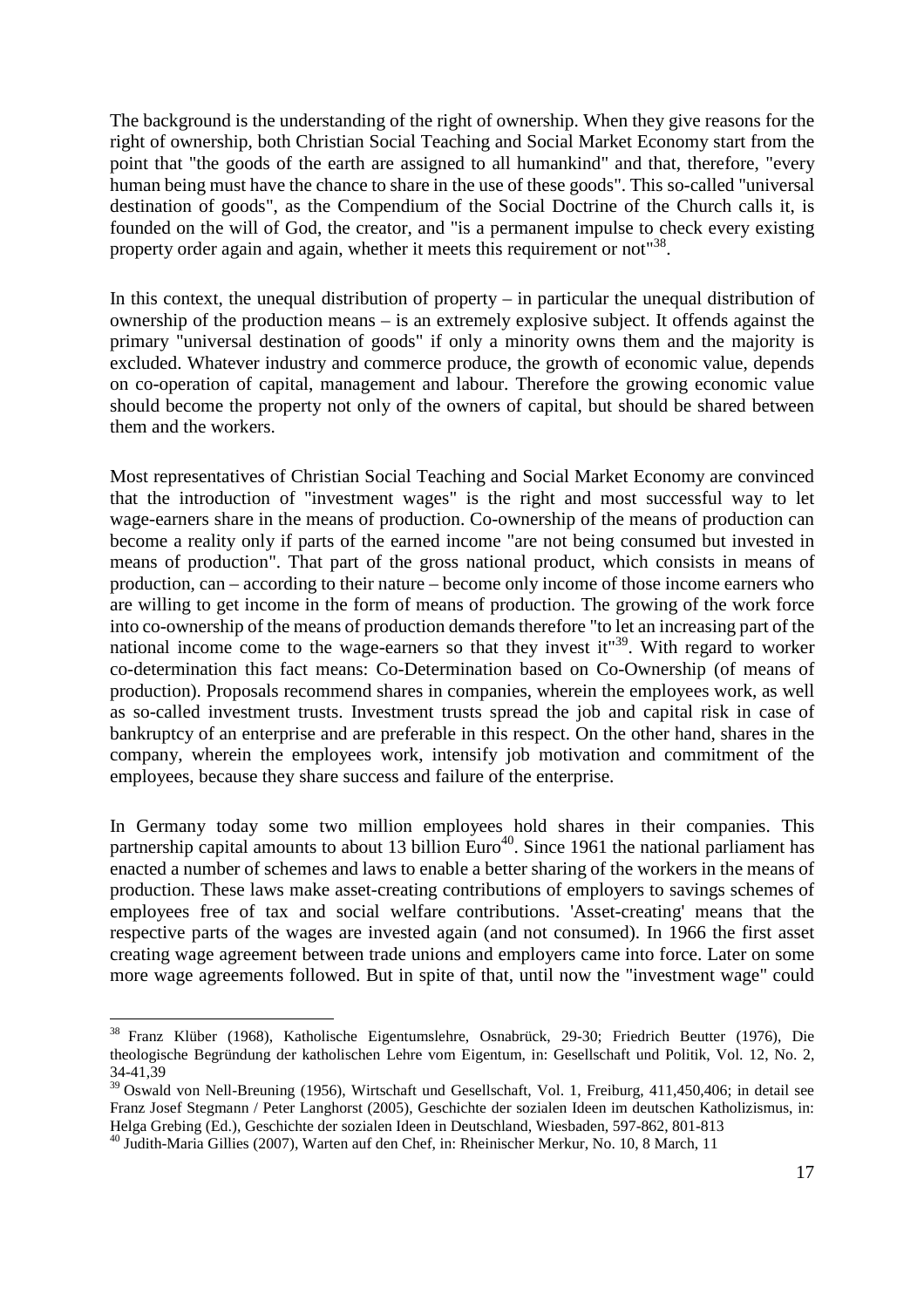not get sufficient and general acceptance – because of reasons management and trade unions are responsible for. Employers are afraid that they are no longer the only 'master in the house' of their business, if employees are also co-owners. Trade unions fear that their influence on the workers would weaken, because the new co-owners could become more concerned about the interests of their respective company, which now, to a greater extent, would be also their interests.

More recently the debate on investment wages has started again. A senior member of the Federal Constitutional Court recommends, as above-mentioned, complementing worker co-determination by worker co-ownership of the enterprises<sup>[41](#page-17-0)</sup>, and no less a person than Federal President Horst Köhler demands "a more extensive co-ownership of workers"<sup>[42](#page-17-1)</sup>. At the moment the two ruling parties, the Christian Democratic Union CDU and the Social Democratic Party SPD develop new schemes of co-ownership. A main reason for that is the fact that for years capital income has been considerably more increasing than earned income and wages. All over the world demand for capital is much higher than demand for work, which can be met by an immense reservoir of millions, who are unemployed. The globalization process massively intensifies this trend. So the gap between capital income and wages becomes bigger and bigger. The medium-left wing Social Democrats propose one nationwide fund "Deutschlandfonds", in which the employees are supposed to invest parts of their wages and hold shares. The medium-right wing Christian Democrats favour the promotion of existing investment trusts. To combine both proposals, economists recommend "investment trusts aligned with industrial branches". By investing in their respective branches these investment funds "would stimulate the interest of the employees in the enterprises wherein they work" and, at the same time, "spreadand minimize the capital risk["](#page-17-2)<sup>43</sup> in case of bankruptcy of enterprises. The future will disclose whether this new debate on investment wages and the current efforts of the political parties have been successful or not.

\* *This article was submitted and accepted for publication in 2007 but since the 2007 issue of St Augustine papers was delayed, the author added some references and comments related to events in 2008.*

<span id="page-17-0"></span> $41$  See note 34

<span id="page-17-1"></span> $42$  See note 37

<span id="page-17-2"></span><sup>&</sup>lt;sup>43</sup> Norbert Walter (2007), Jedem Mitarbeiter steht eine Erfolgsbeteiligung zu, in: Rheinischer Merkur, No. 35, 30 August, 11